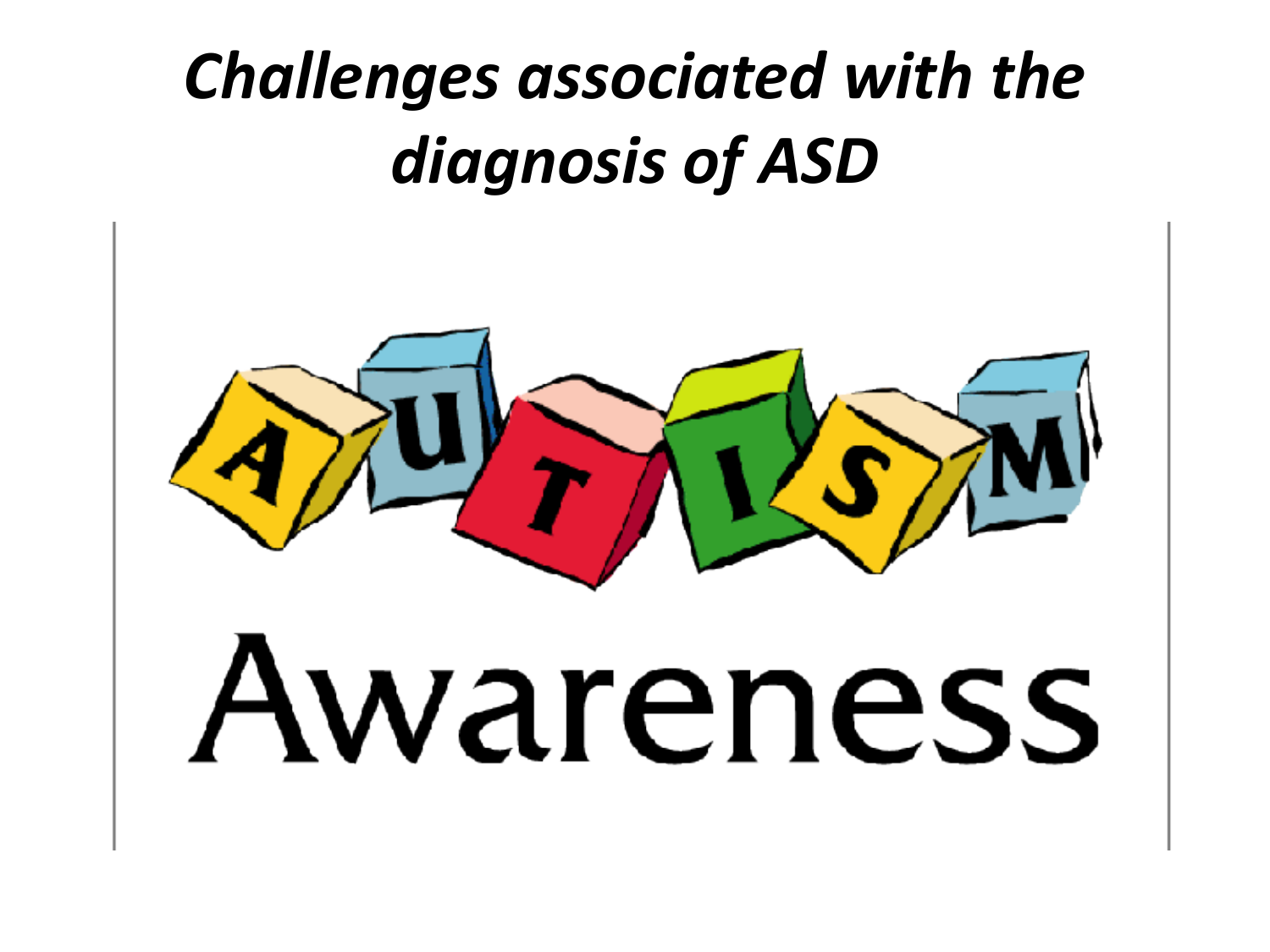#### *Challenges associated with the diagnosis of ASD: A survey on the perspective of parents and individuals diagnosed with ASD*

Sharon Penney Memorial University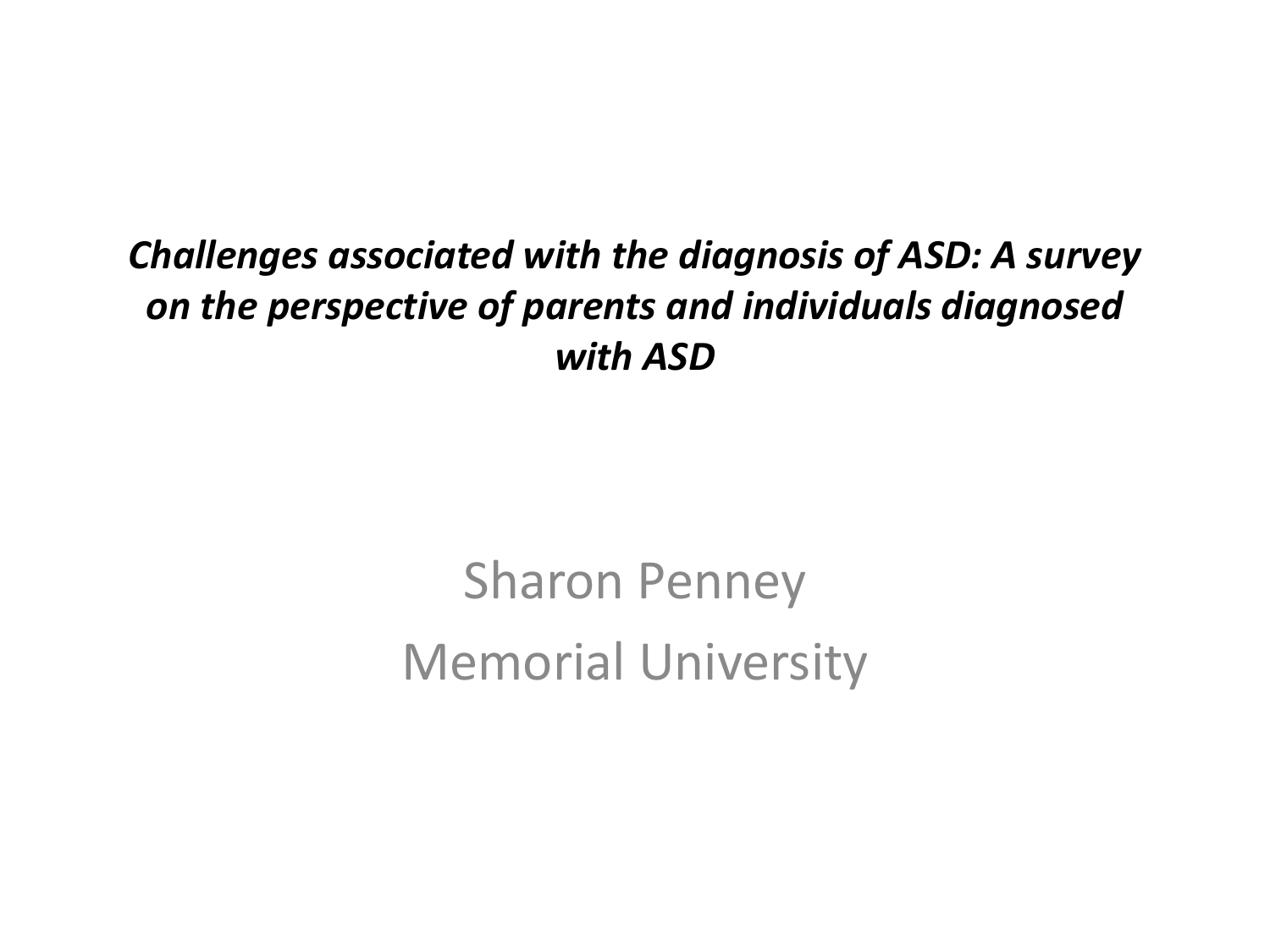#### Introduction

Calming a [meltdown](http://www.youtube.com/watch?v=OgfZ8jFxvvw)

[http://www.youtube.com/watch?v=OgfZ8jFxvv](http://www.youtube.com/watch?v=OgfZ8jFxvvw)

[w](http://www.youtube.com/watch?v=OgfZ8jFxvvw)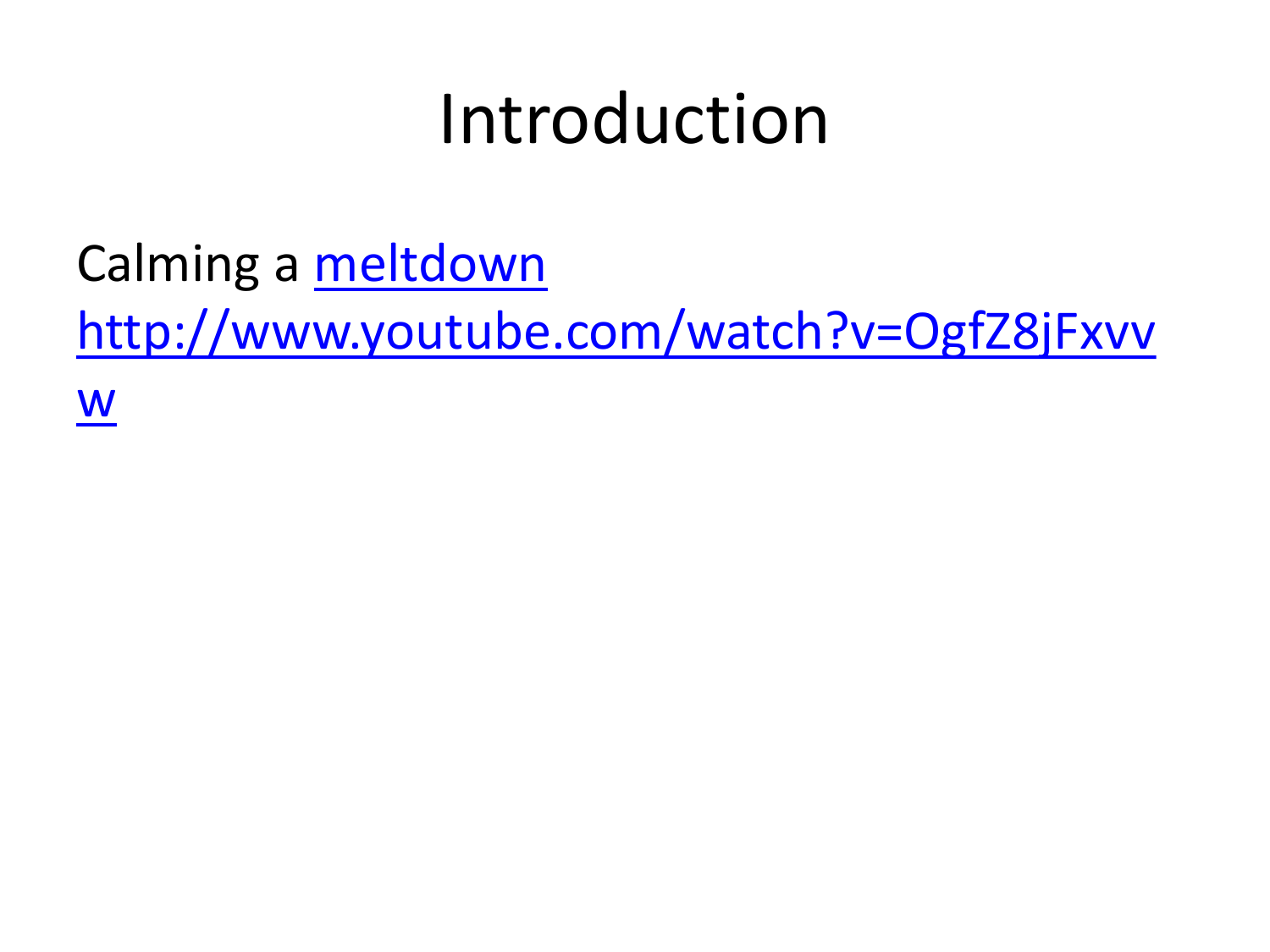# Background

- In a study completed in 2010-2011 parents and individuals with autism spectrum disorders reported that schools had difficulty:
	- implementing appropriate behavioral programs that met their needs and often escalating the behaviors
	- that schools often did not program for learning issues such as written/fine motor issues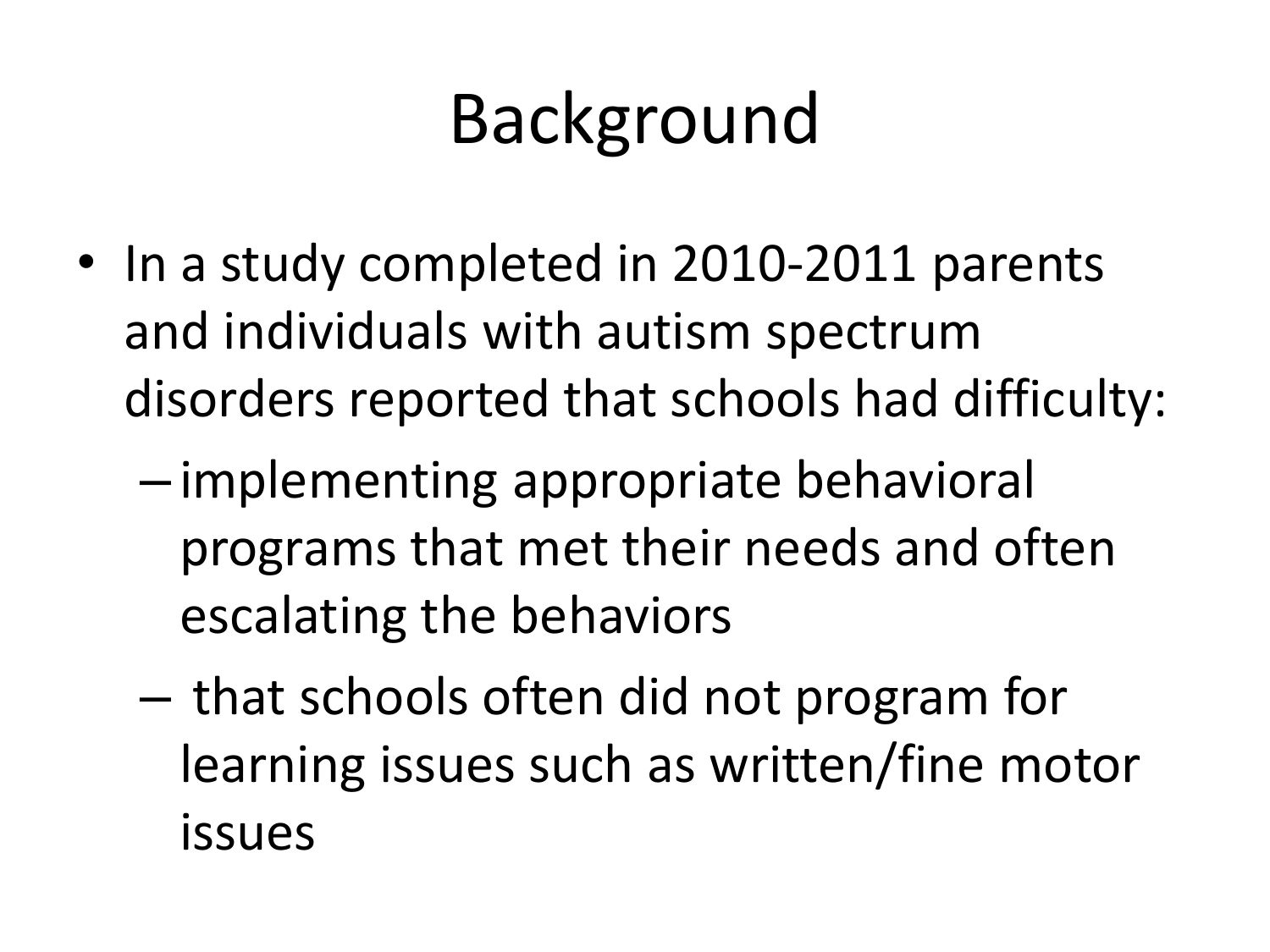# Background

- that schools often did not program for sensory issues or lacked an understanding of how to program for sensory issues
- Lacked an understanding co-existing mental health issues and the impact on the student and their families
- teachers, and staff and administration in the school system failed to prevent them from being victimized (Penney, 2013).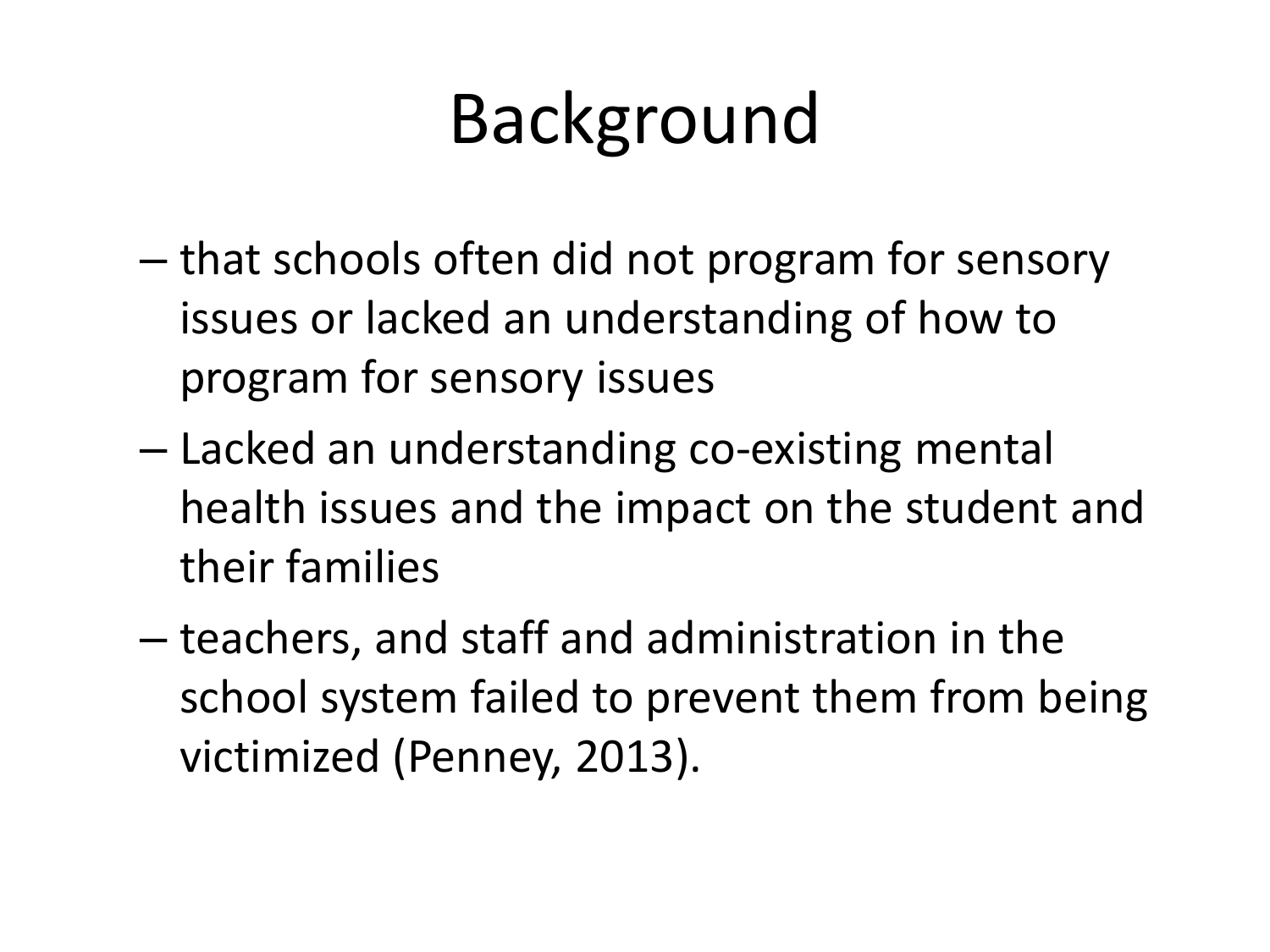#### Current study

- This current study was a follow-up on these themes and attempted to:
	- Validate the themes presented (Penney 2013) by surveying a wider audience and not just those individuals and families with a diagnosis of ASD and mental health.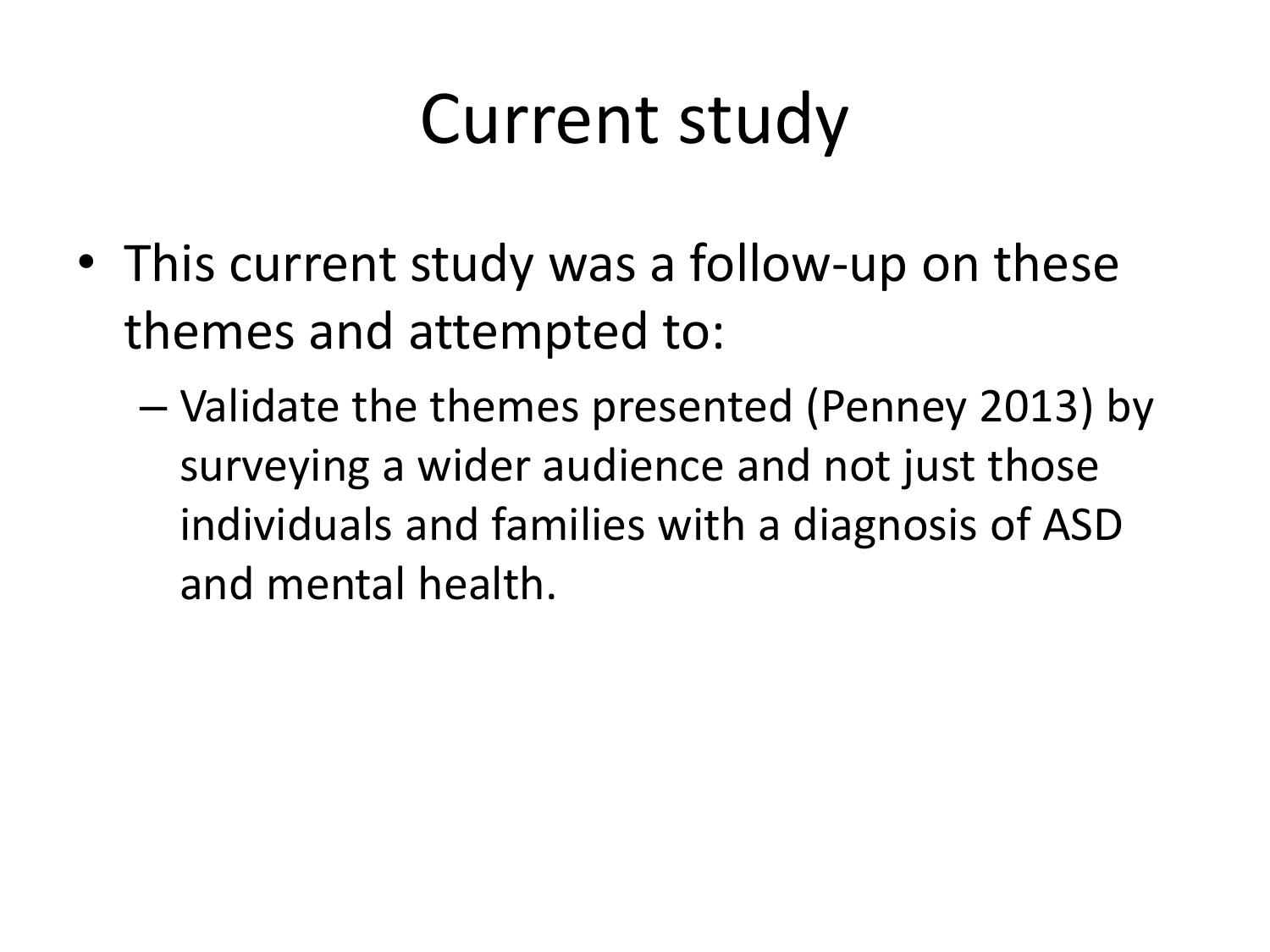#### Current study

• The study recruited individuals and parents of individuals and explored their school-based experiences broadly and mental health was not the focus.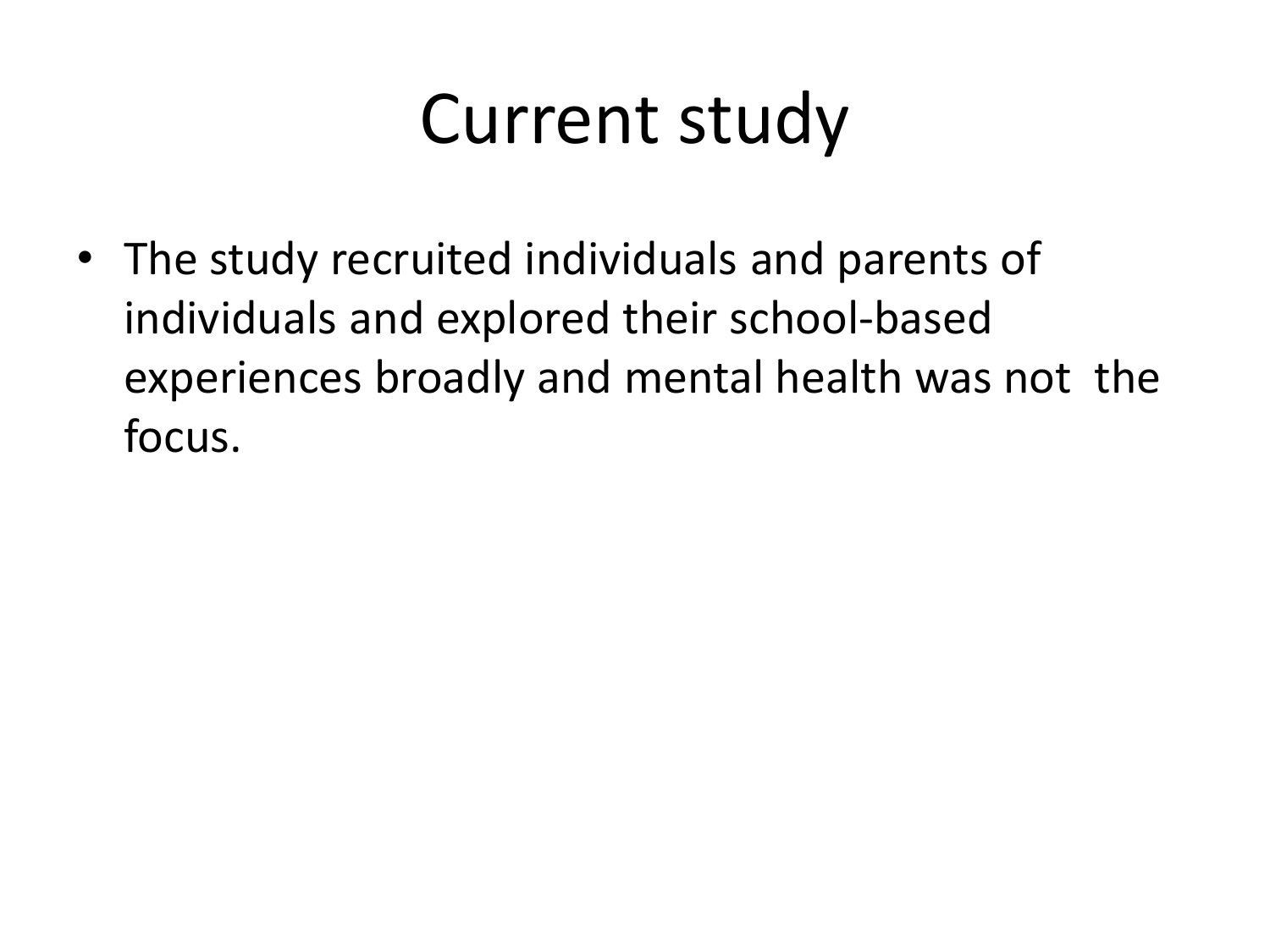#### Purpose

- The purpose of the research was to survey parents and individuals diagnosed with ASD to determine whether these same themes are found in a broader Canadian population. The research addressed the following four (4) questions:
	- 1. From the perspective/experience of parents and adult diagnosed with ASD do teachers, administrators, and school staff have the appropriate knowledge and skills to implement an appropriate behavior plan to prevent behavioral escalation in the classroom?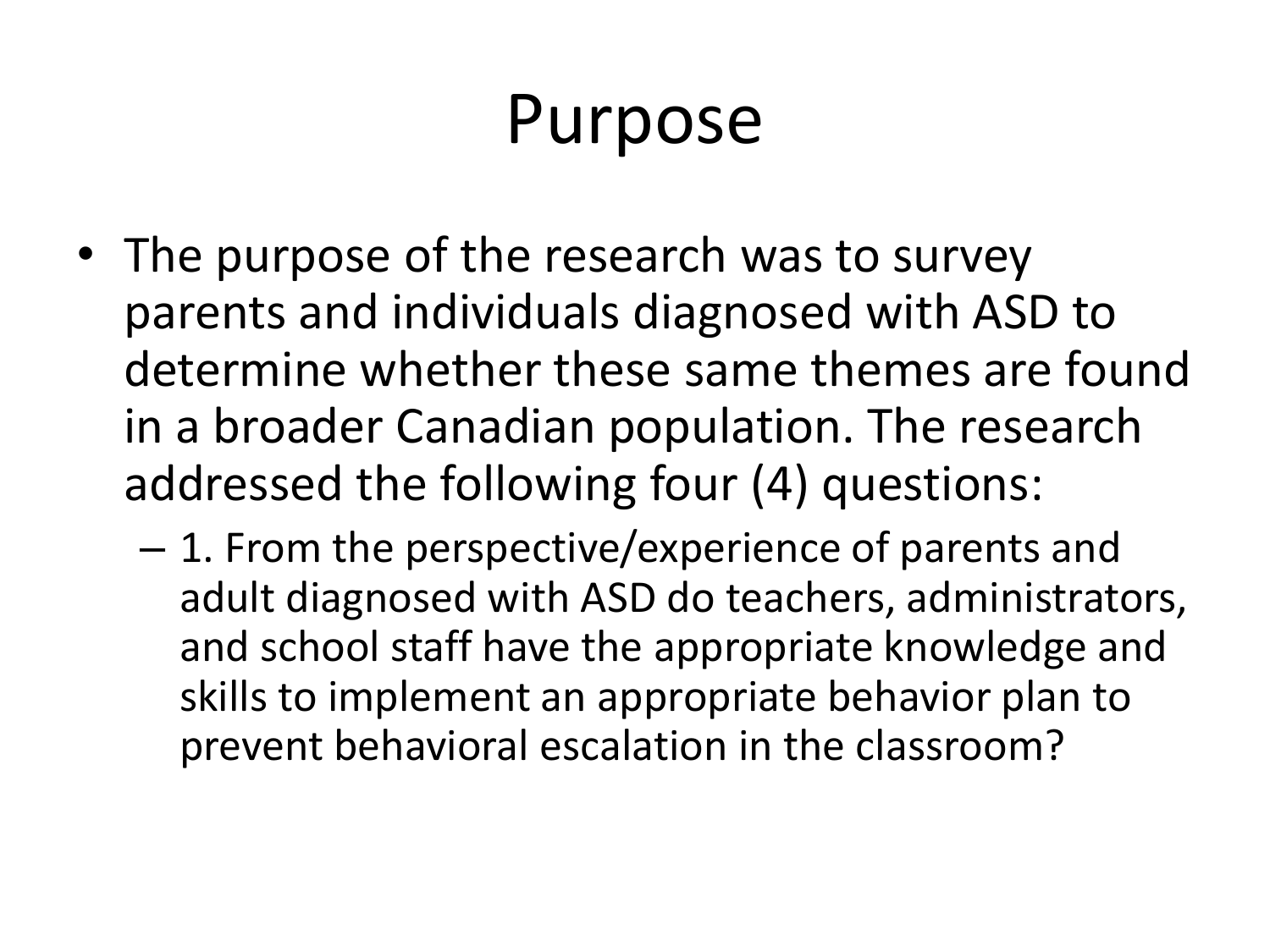#### Purpose

– 2. From the perspective/experiences of parents and adults diagnosed with ASD do teachers, administrators, and school staff have the appropriate knowledge and skills to implement an appropriate education plans that addresses learning and sensory needs of individuals diagnosed with ASD?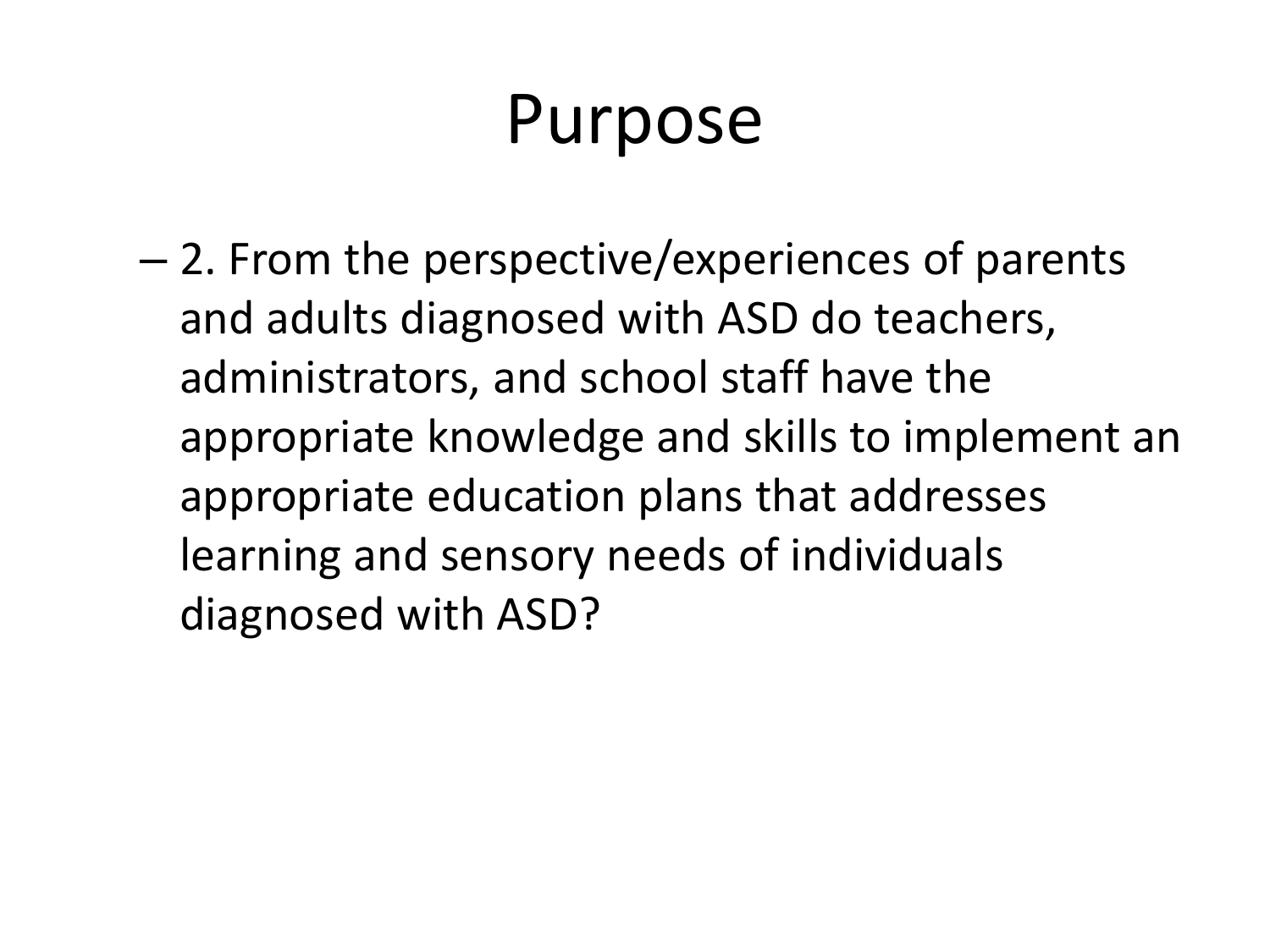#### Purpose

- 3. From the perspective of parents and individuals diagnosed with ASD do teachers, administrators, and school staff have awareness of the significant risks associated with a diagnosis of ASD and victimization?
- 4. From the perspective of parents and individuals diagnosed with ASD do teachers, administrators, and school staff have knowledge and skills required to prevent students with ASD from being victimized within the school?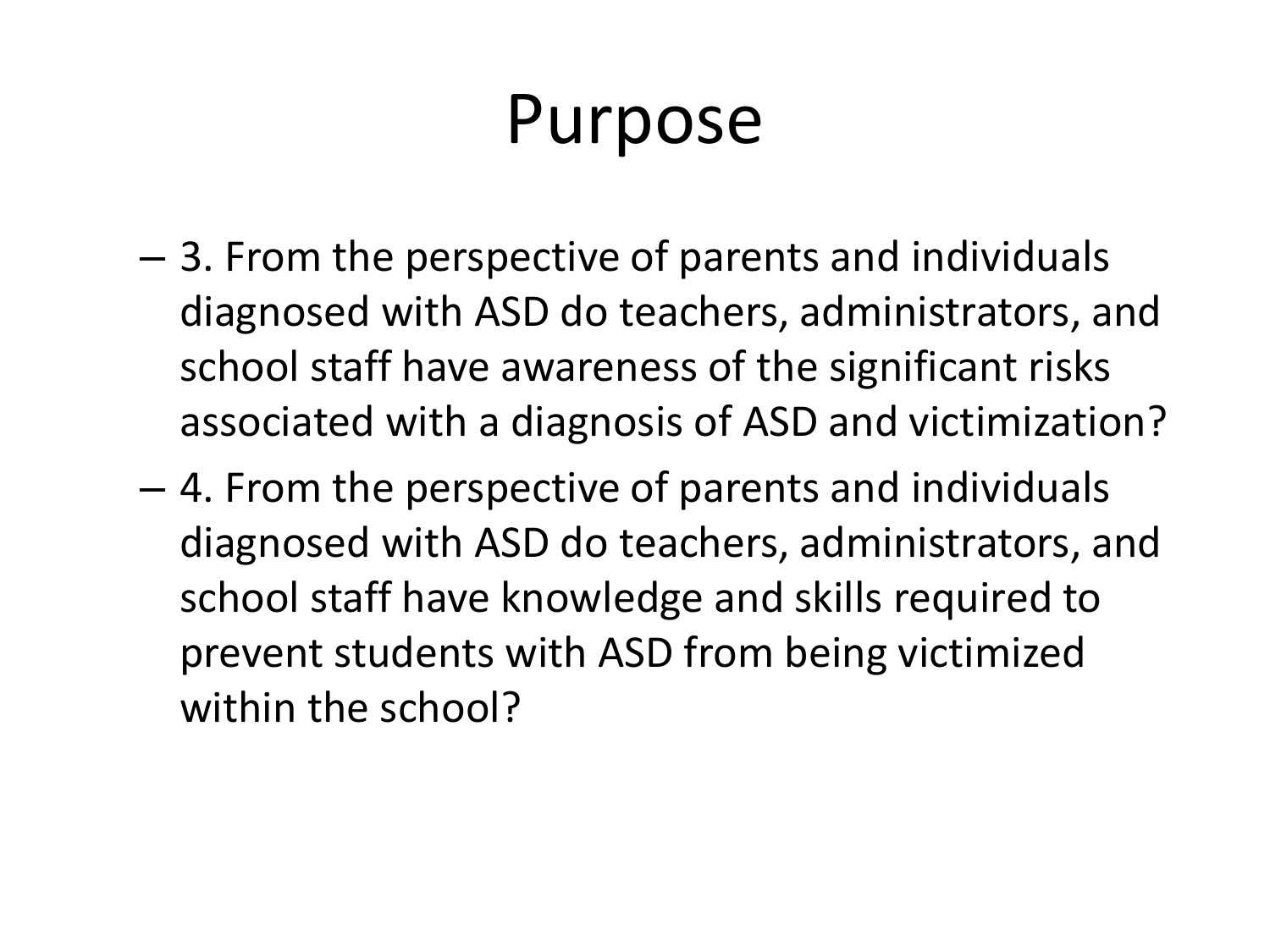# Methodology

- Individuals for this study were recruited through autism societies and autism association across Canada. The researcher asked the society/associations to send out recruitment e-mails to their membership.
- This study was conducted over a 6- month period, commencing in April 2013. It followed a non-experimental survey research design (Kalaian, 2008) and aimed to collect information to validate themes associated with a study examining the experiences of parents of individuals diagnosed with ASD and individuals with a diagnosis of ASD and cooccurring depression and/or anxiety.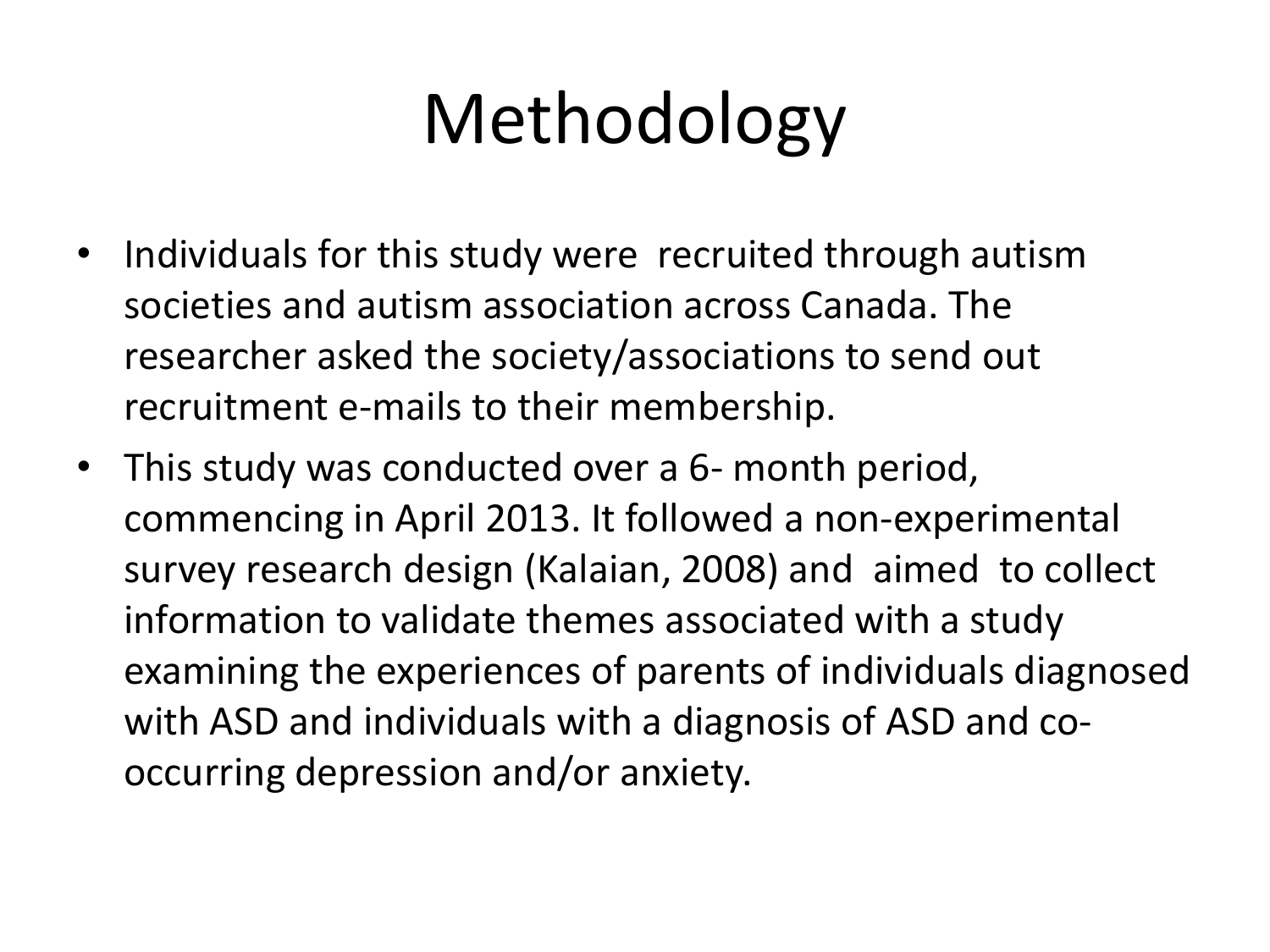• The participants were asked to answer open ended questions regarding their experiences and to complete demographic information. The questions were not specific to the themes as the researcher did not want to bias the participants.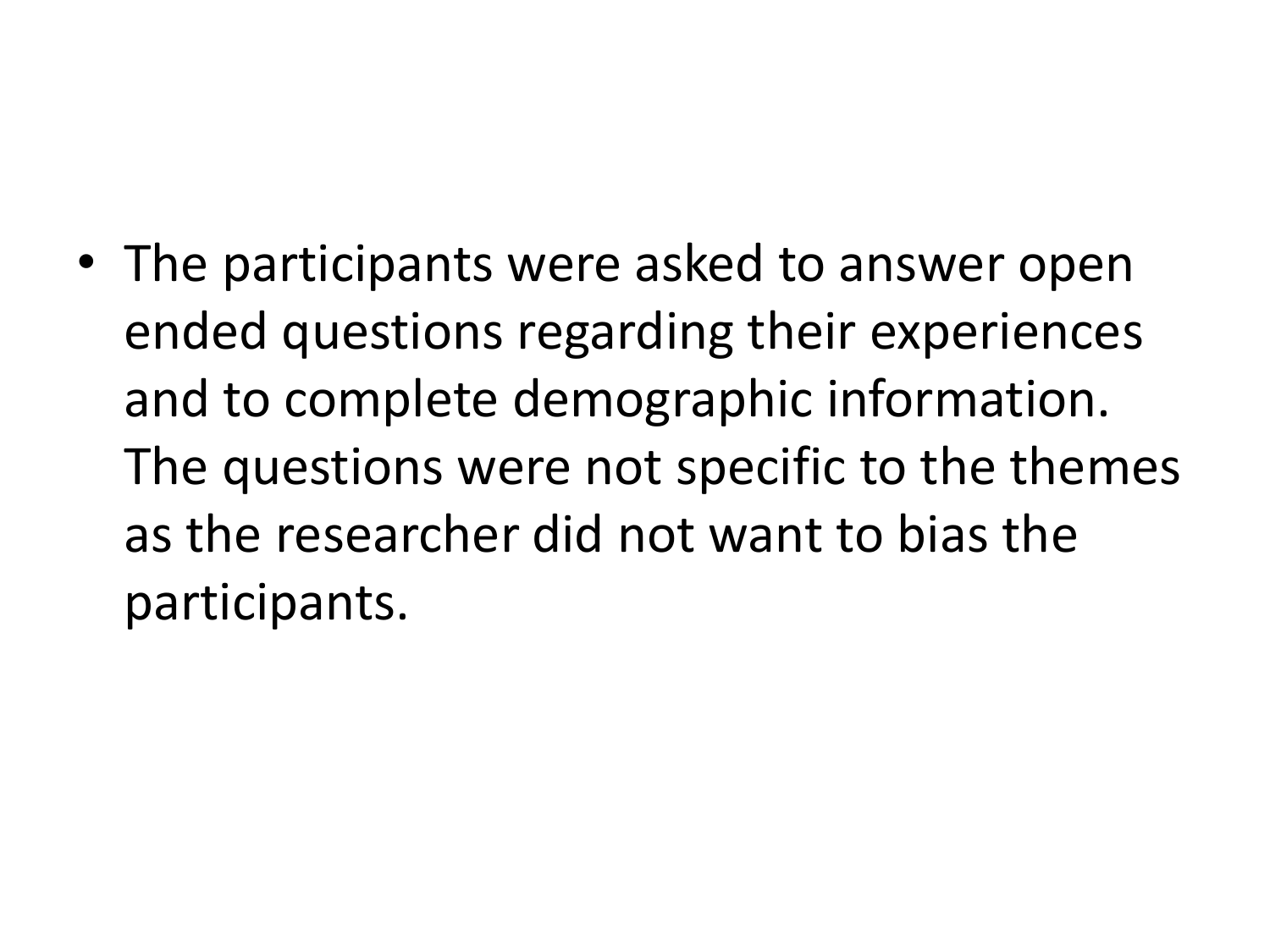# Methodology

- The researcher used Fluid Surveys and the informed consent was presented as the first page that participants viewed.
- The participants were required to acknowledge that they have read and agreed to participate.
- The on-line survey company, *Fluid Surveys,* hosted the survey (and is located in the Canada and as such is subject to Canadian laws).

.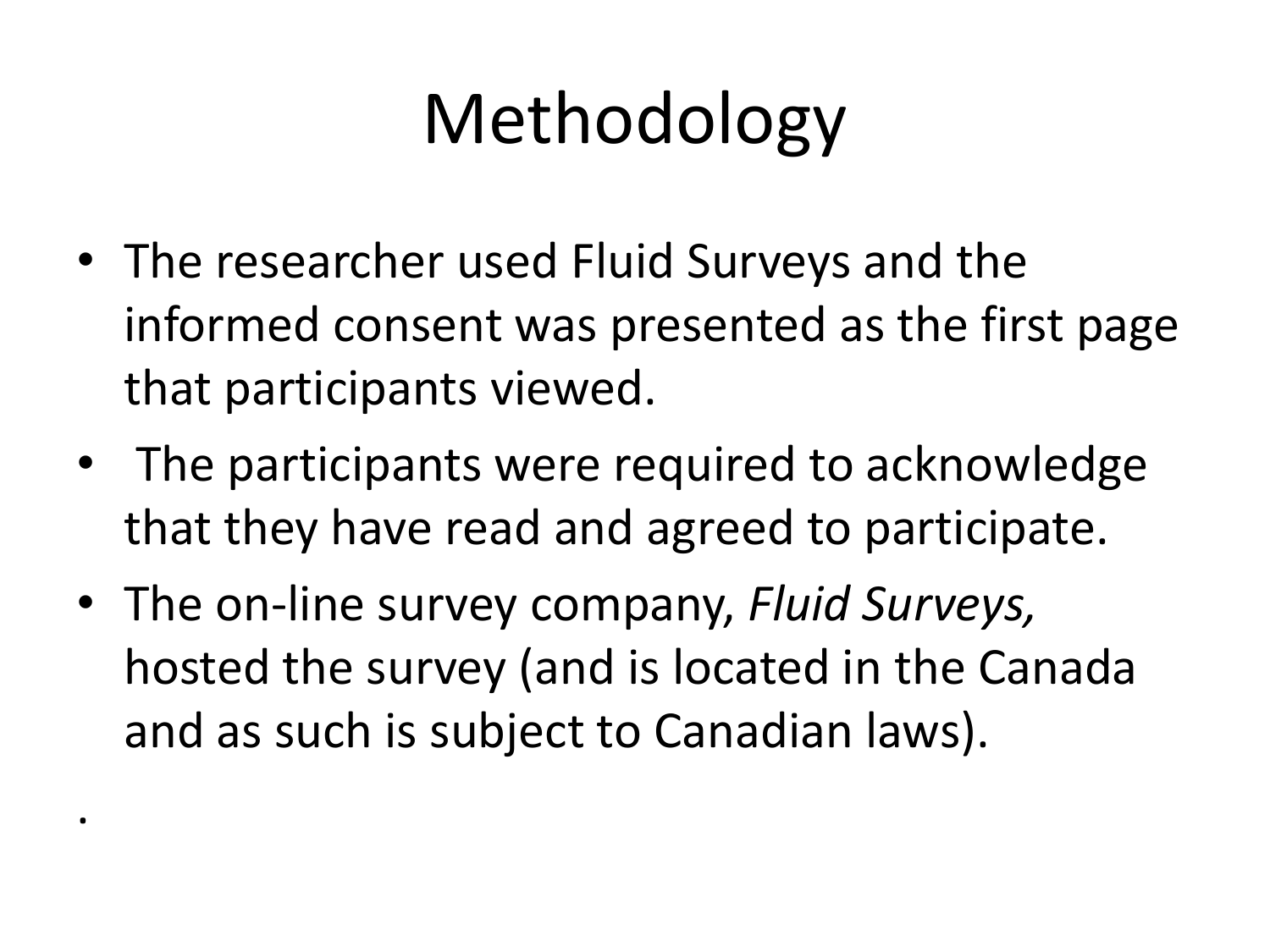# Methodology

• The data was analyzed using thematic analysis as outlined by (Colaizi, 1978). Thematic analysis is a method used to identify, analyze and report patterns or themes. The aim was to organize and describe the data collected in the study.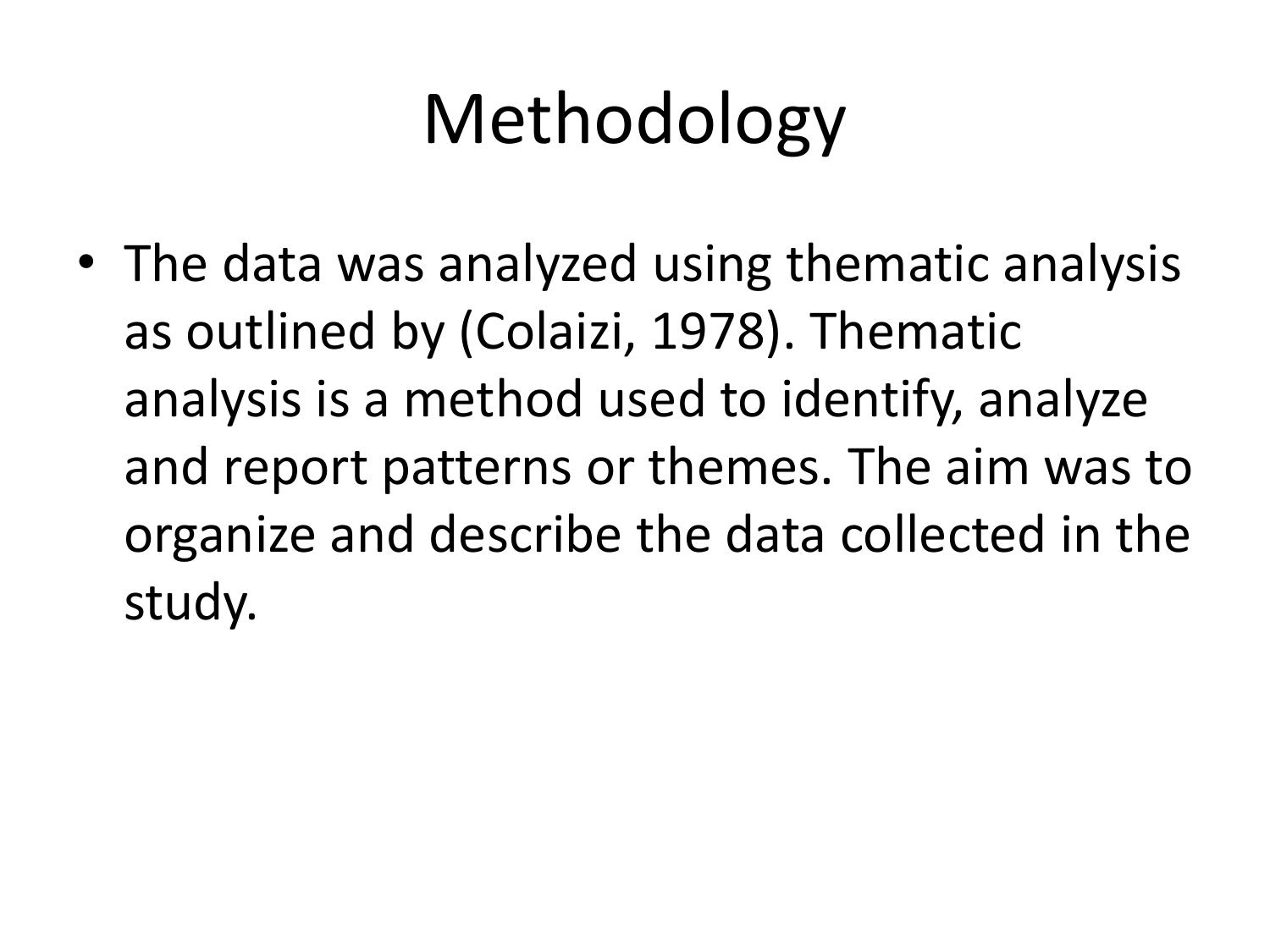#### Survey questions

- 1. Describe your/your child's educational experiences ? For example were you educated in an inclusive classroom, a regular education classroom with pull out support, or a special education classroom?
- 2. What was the most significant challenge you've experienced as it relates to you/your child's diagnosis of autism spectrum disorder ? Please describe these experiences.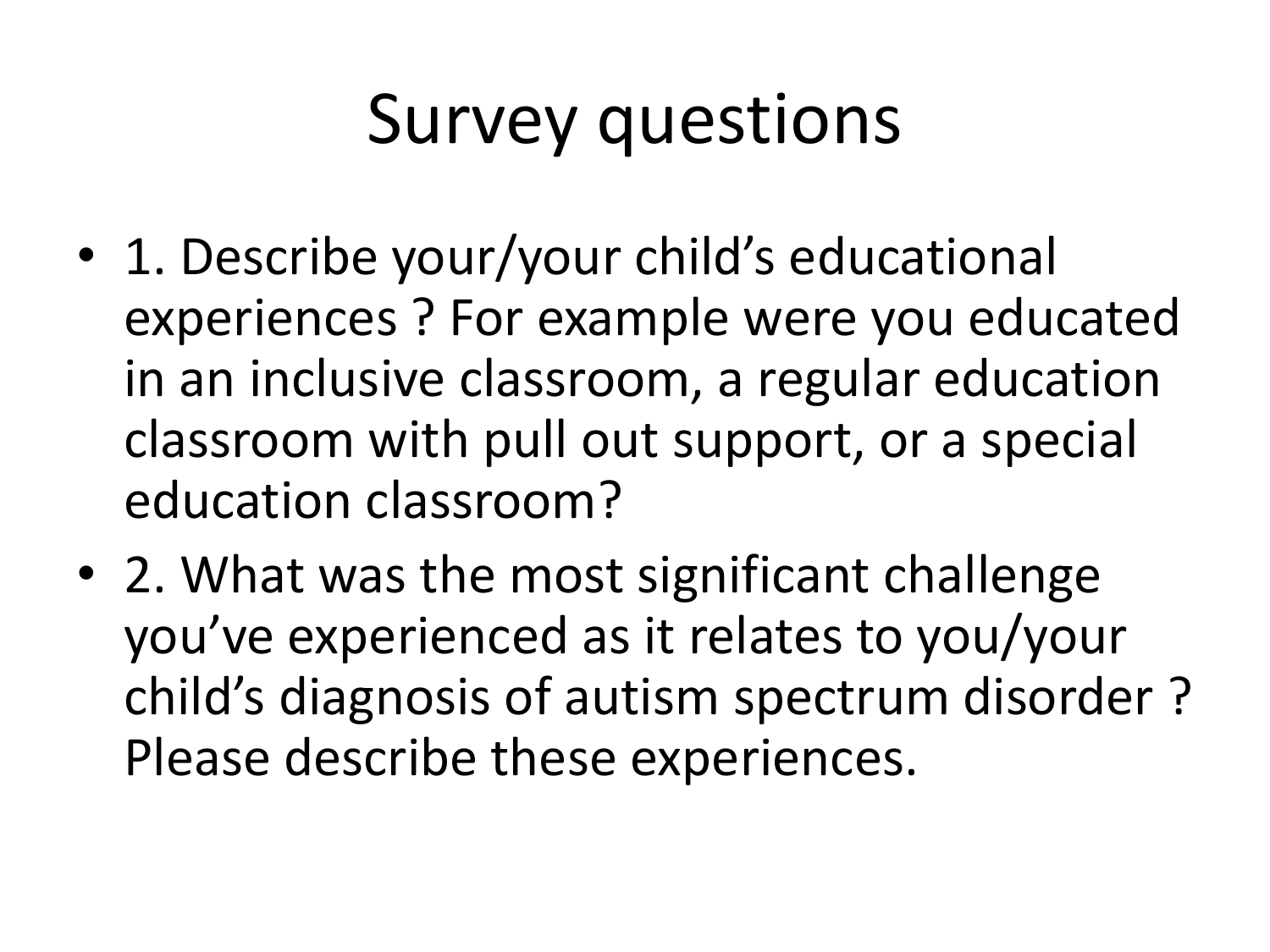#### Survey questions

- 3. In what ways have the characteristic of Autism Spectrum Disorder affected your/your child's school experiences? Please describe these experiences.
- 4. What things would you like to have teachers, school administrators and other school staff to understand better with respect to Autism Spectrum Disorders?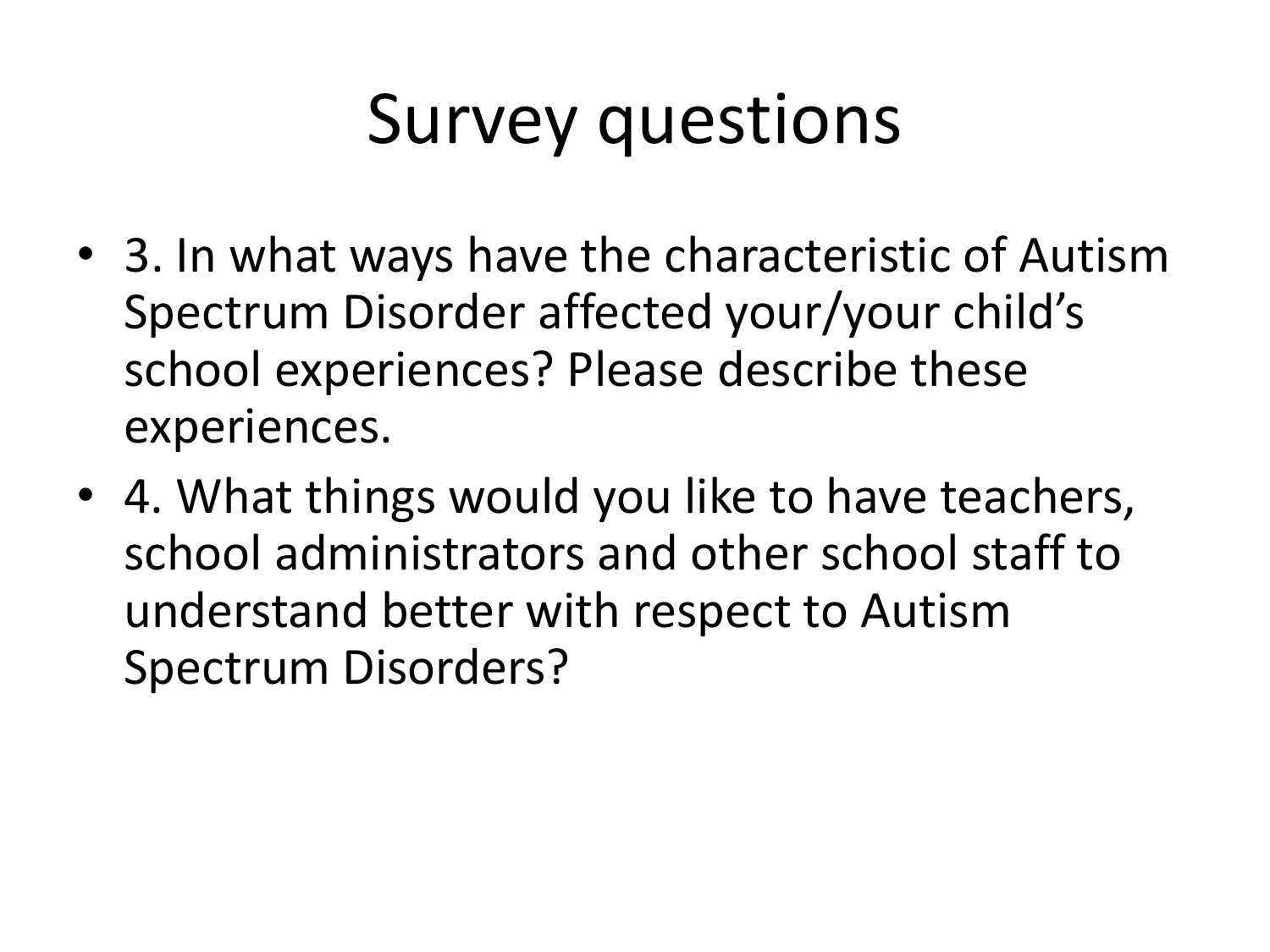#### Survey questions

- 5. Describe your best school experience for yourself or your child. Describe what was different about that experience that makes it the best experience?
- 6. Describe any relationship experiences you may have had with teachers, school staff or classmates that have negatively impacted you? Please share any information you are comfortable sharing.
- 7. Describe how your individual learning and sensory needs were addressed with your/your child's classroom and school community?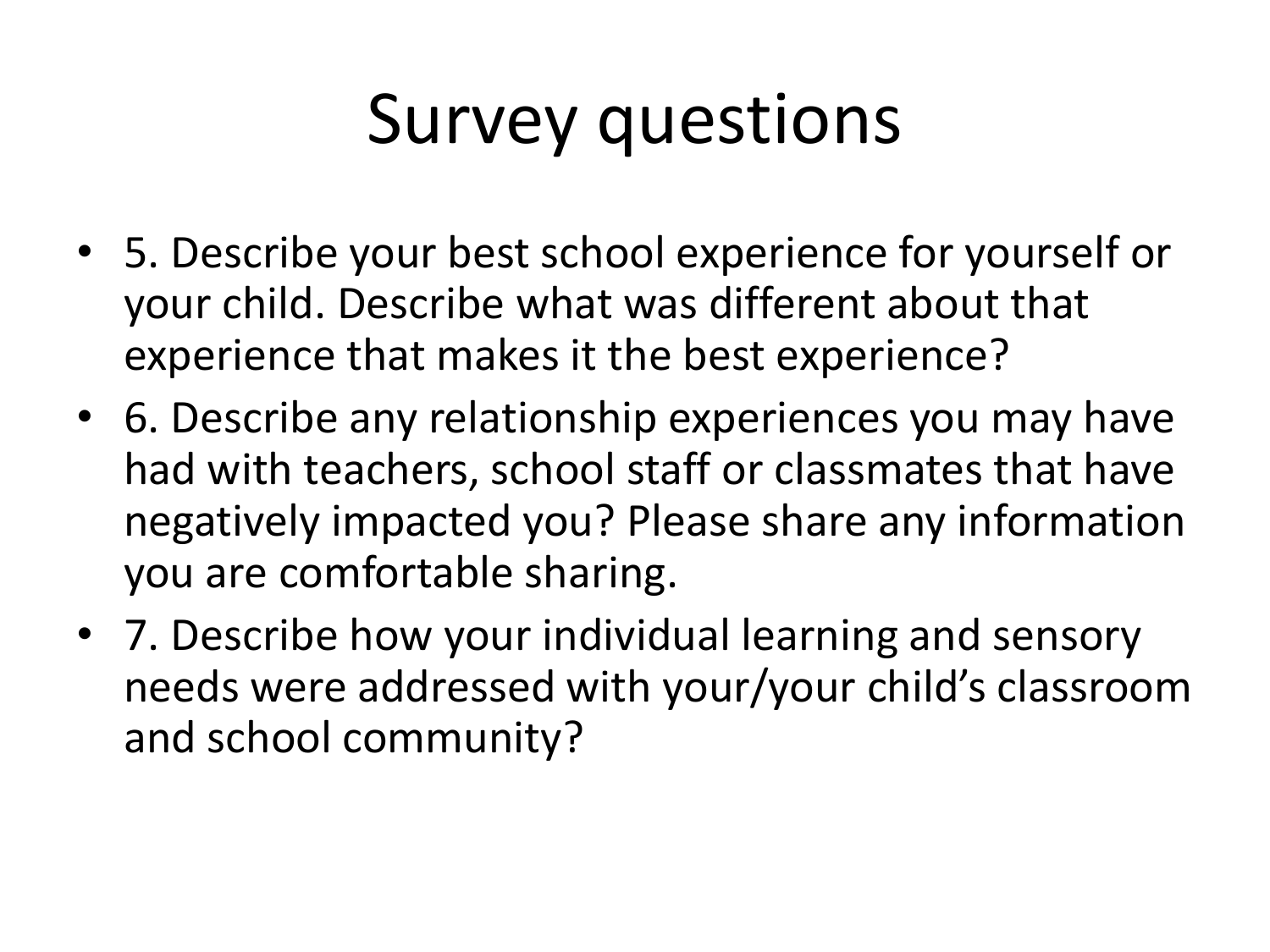#### Current presentation

- This presentation will present the demographic information and the thematic analysis from one of the seven questions asked during this survey:
	- 2. What was the most significant challenge you've experienced as it relates to you/your child's diagnosis of autism spectrum disorder? Please describe these experiences.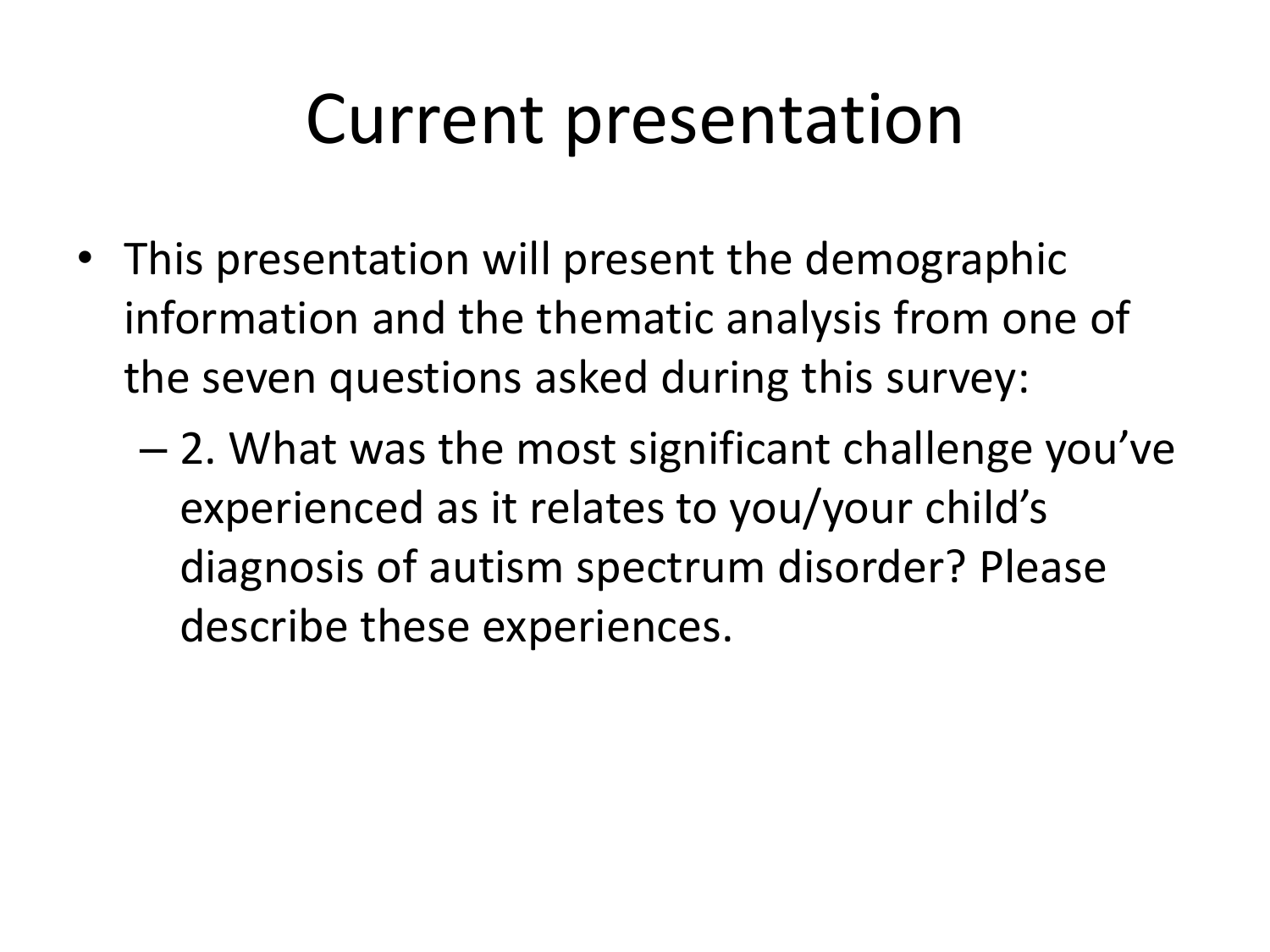# Demographics

- **Appendix B**
- **Demographic Questionnaire**
- •
- In which province do you reside?
- •
- Are you a parent/caregiver of a child diagnosed with ASD? Yes—No
- Are you an individual diagnosed with ASD
- If yes, please indicate your age/ your child's age \_
- •
- If yes, does your child have any addition diagnoses? Please list.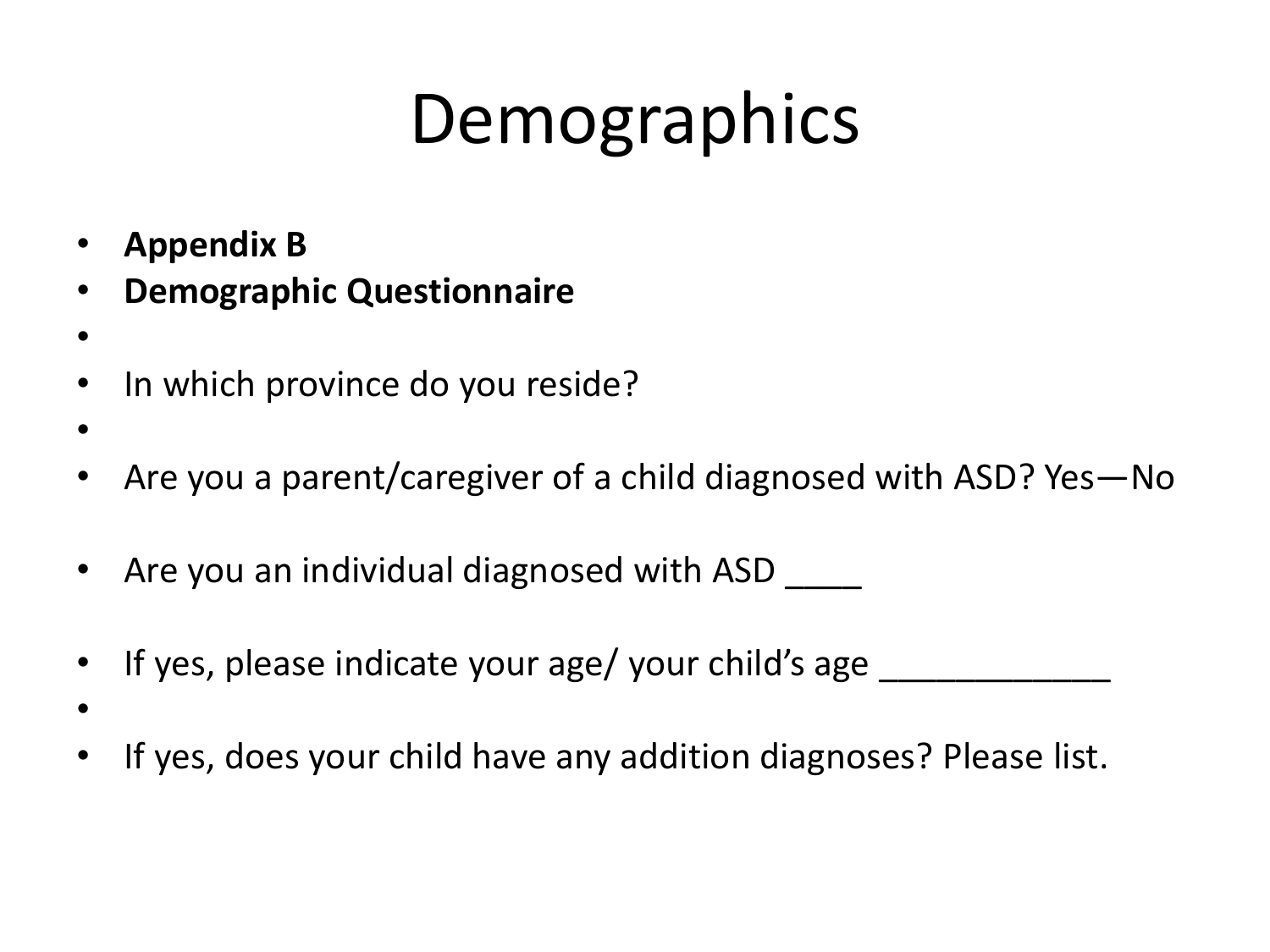# Demographic

| Respondent       | Percentage | <b>Count</b> | <b>Partially</b><br><b>Completed</b> |
|------------------|------------|--------------|--------------------------------------|
| Parent/caregiver | 83%        | 68           | $20*$<br>(88)                        |
| Individual       | 17%        | 8            | $10*$<br>(18)                        |
|                  |            |              | <b>Total Number 106</b>              |

\*The partially completed surveys that contained responses to any of the questions were included in the analysis.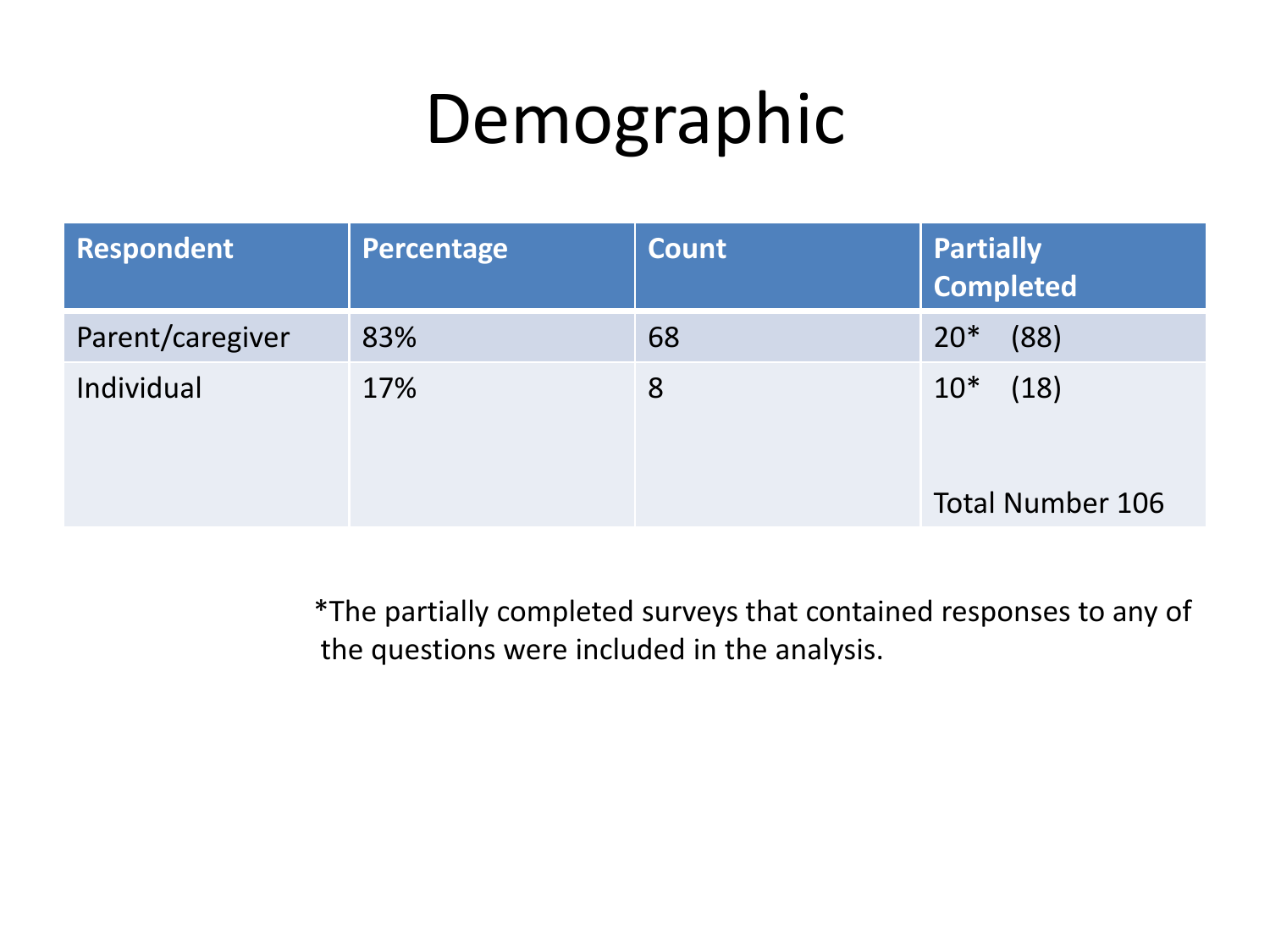# Demographic (parents/caregivers)

| <b>Province</b>              | Percentage | <b>Count</b>   |
|------------------------------|------------|----------------|
| Alberta                      | 9%         | 8              |
| <b>British Columbia</b>      | 9%         | 8              |
| Manitoba                     | 1.13%      | $\mathbf{1}$   |
| <b>New Brunswick</b>         | 12.5%      | 11             |
| Newfoundland and Lab         | 9%         | 8              |
| <b>Northwest Territories</b> | 2.27%      | $\overline{2}$ |
| Nova Scotia                  | 7.95%      | $\overline{7}$ |
| Ontario                      | 36.36%     | 32             |
| PEI                          | 2.27%      | $\overline{2}$ |
| Quebec                       | 1.13%      | $\mathbf{1}$   |
| Yukon                        | 1.13%      | $\mathbf{1}$   |
| Not identified               | 7.9%       | $\overline{7}$ |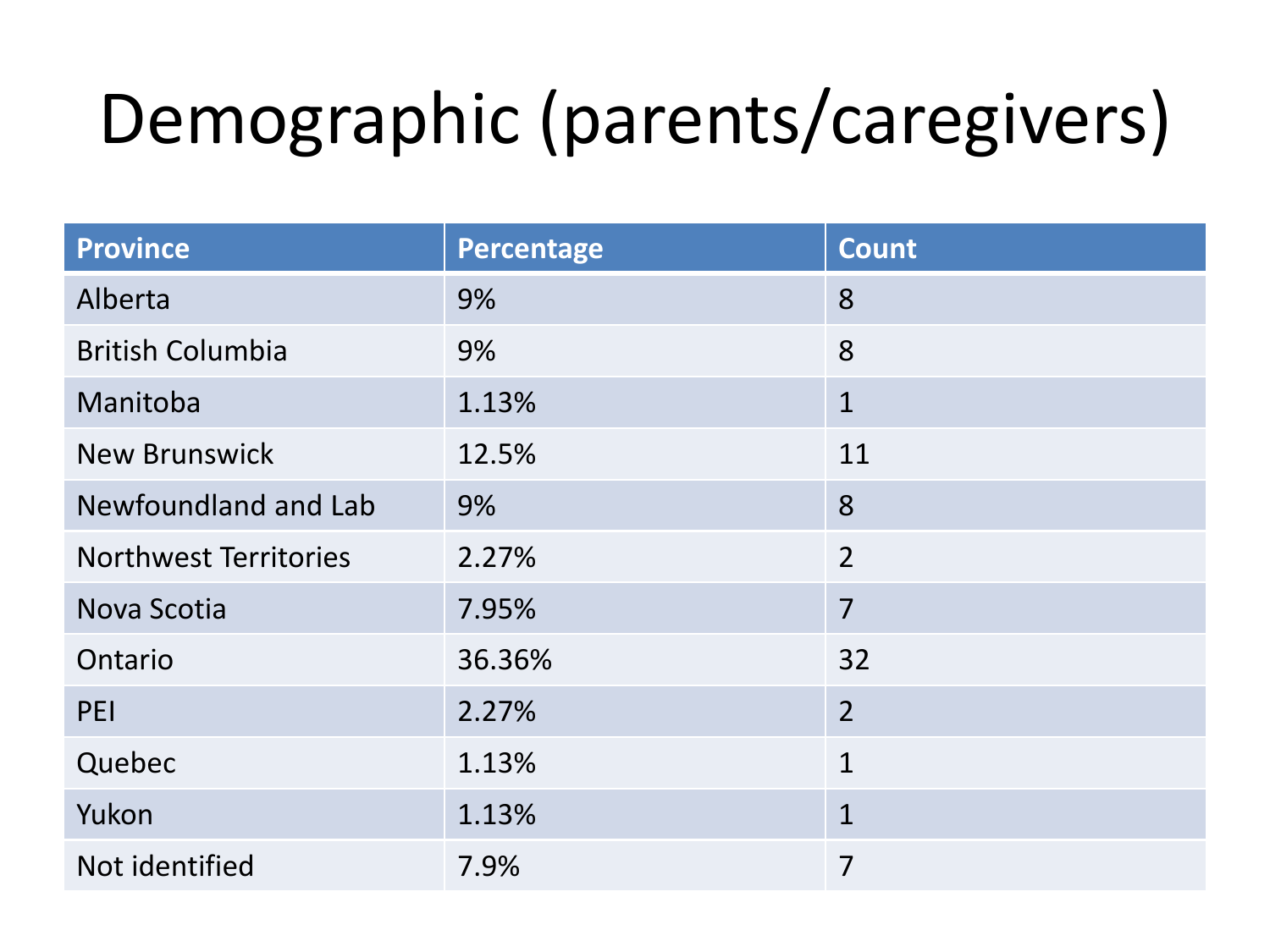#### Demographic: Individuals

| <b>Province</b>         |   | Percentage |
|-------------------------|---|------------|
| Alberta                 | 3 | 16.6%      |
| <b>British Columbia</b> |   | 5.5%       |
| Ontario                 | 8 | 44.4%      |
| Quebec                  | 1 | 5.5%       |
| Not identified          | 5 | 27%        |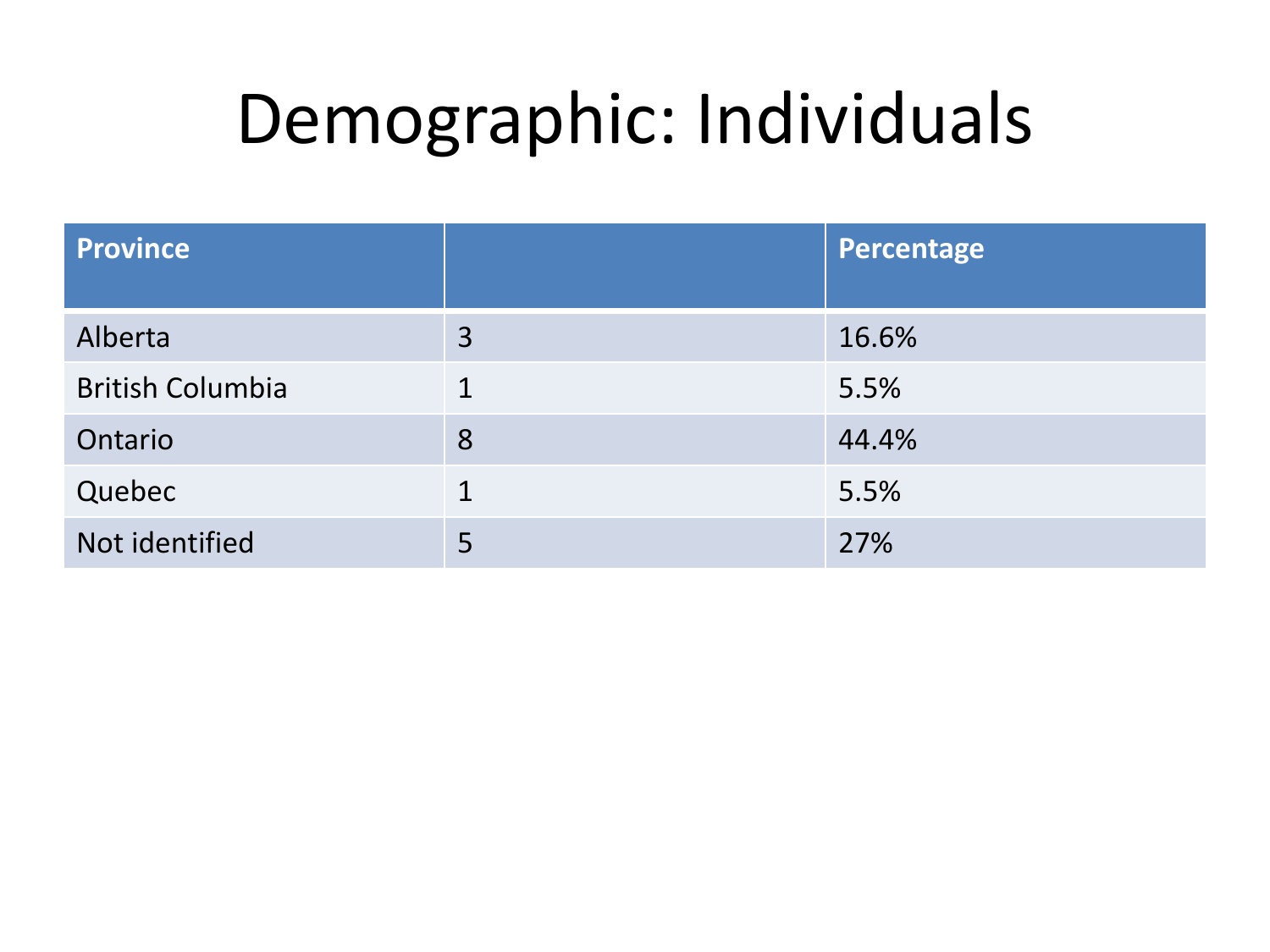#### Theme 1: The individual

• The first theme was within Child/Individual characteristics; social, sensory, behavioral and learning.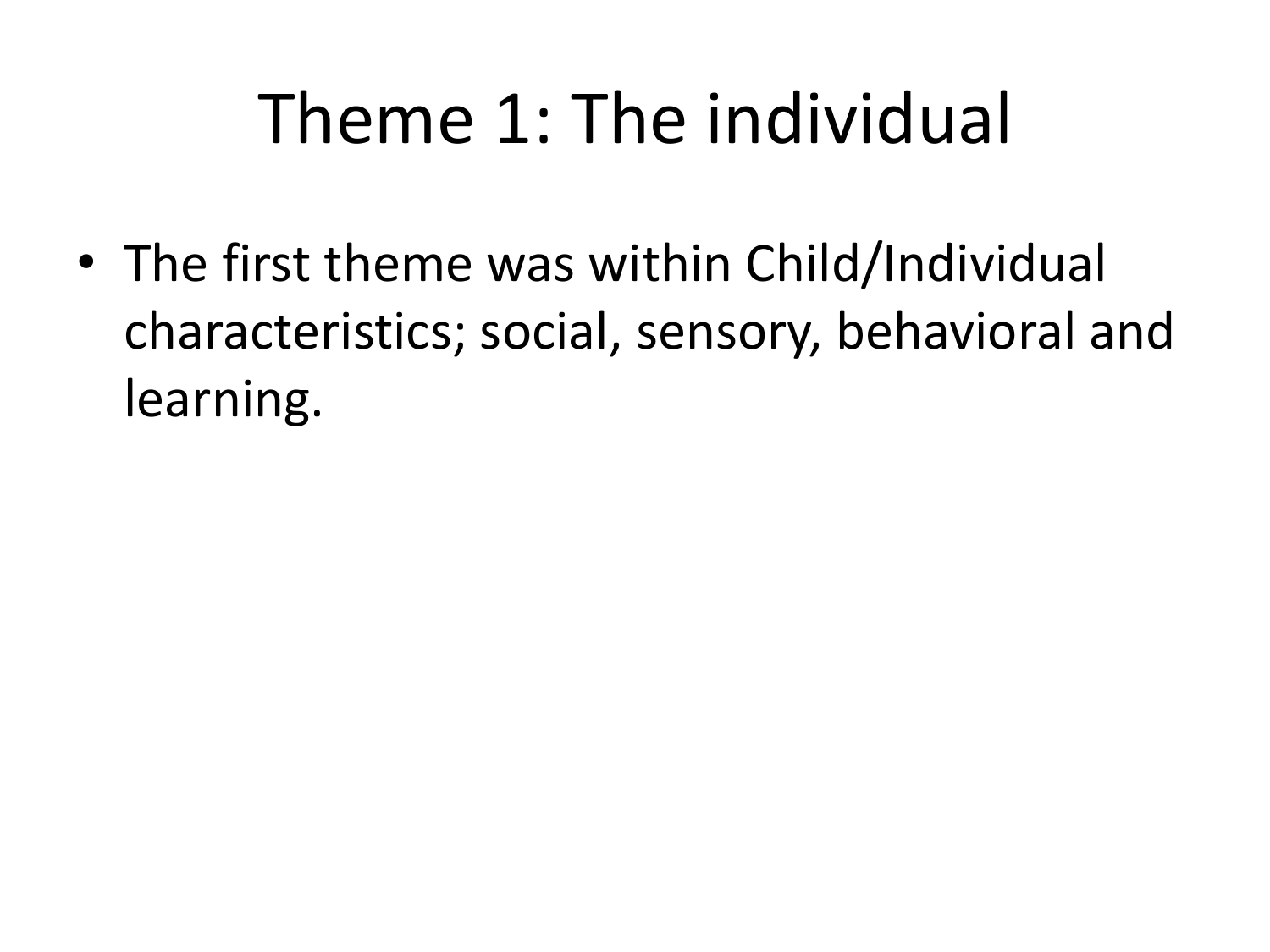- "Difficulty with social situations in non-structured times, difficulty with transitions and is misunderstood and gets into trouble everyday for behavior, has been suspended" (P2)
- "Challenges with emotional regulation, disorganized, unable to keep track of things, loses things, overly sensitive to environment (catastrophic reaction to sounds, being touched, not being able to read social situations=gets bullied and made fun of)" (P4)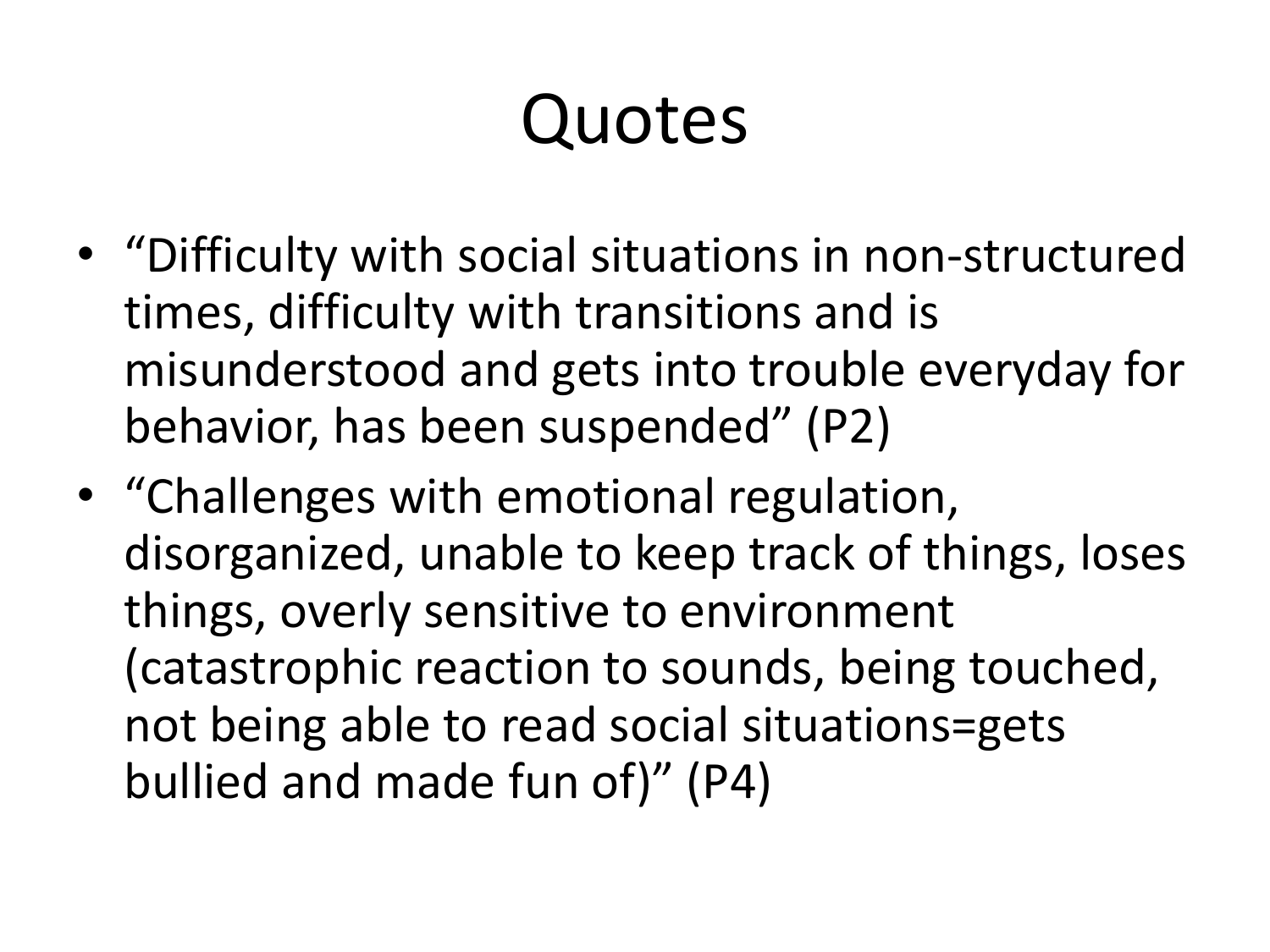- "An extreme flight risk, everywhere we go, she wants to run off" (P5)
- "Her aloofness made her seem 'mean' and 'unfriendly', she disliked circle time and having people sit close to her" (P7)
- "He had such a hard time fitting in with his peers. He is a gentle guy and gets teased a lot. He is fearful and scared" ) (P.8)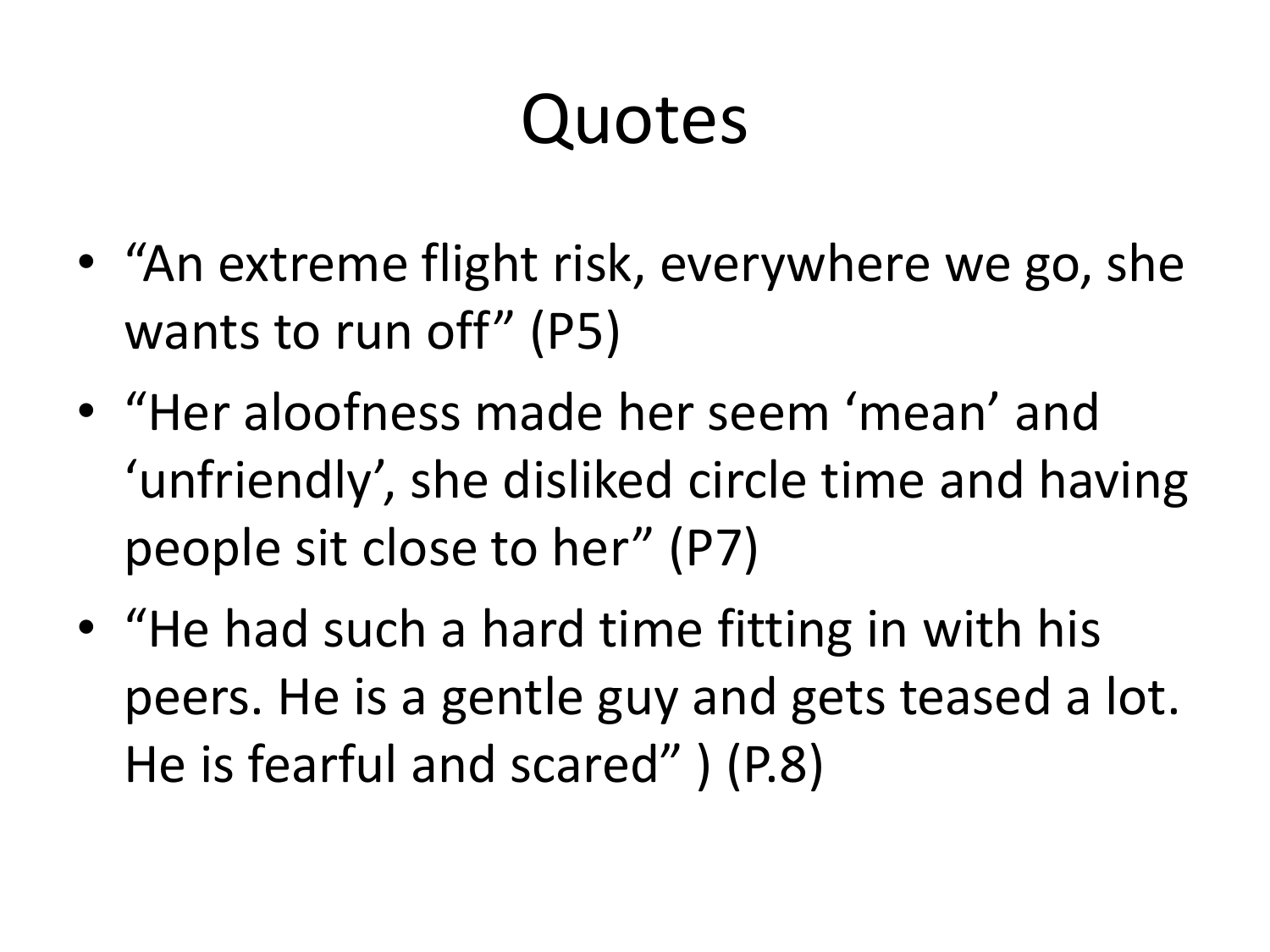- "Emotional regulation and getting back under control after a disappointment, meltdown.."(p.9)
- "My son has significant communication, fine motor difficulties" (P. 10)
- "Sensory issues play a big part of keeping regulated, focused, he does not like to do anything that involves fine motor" (P.12)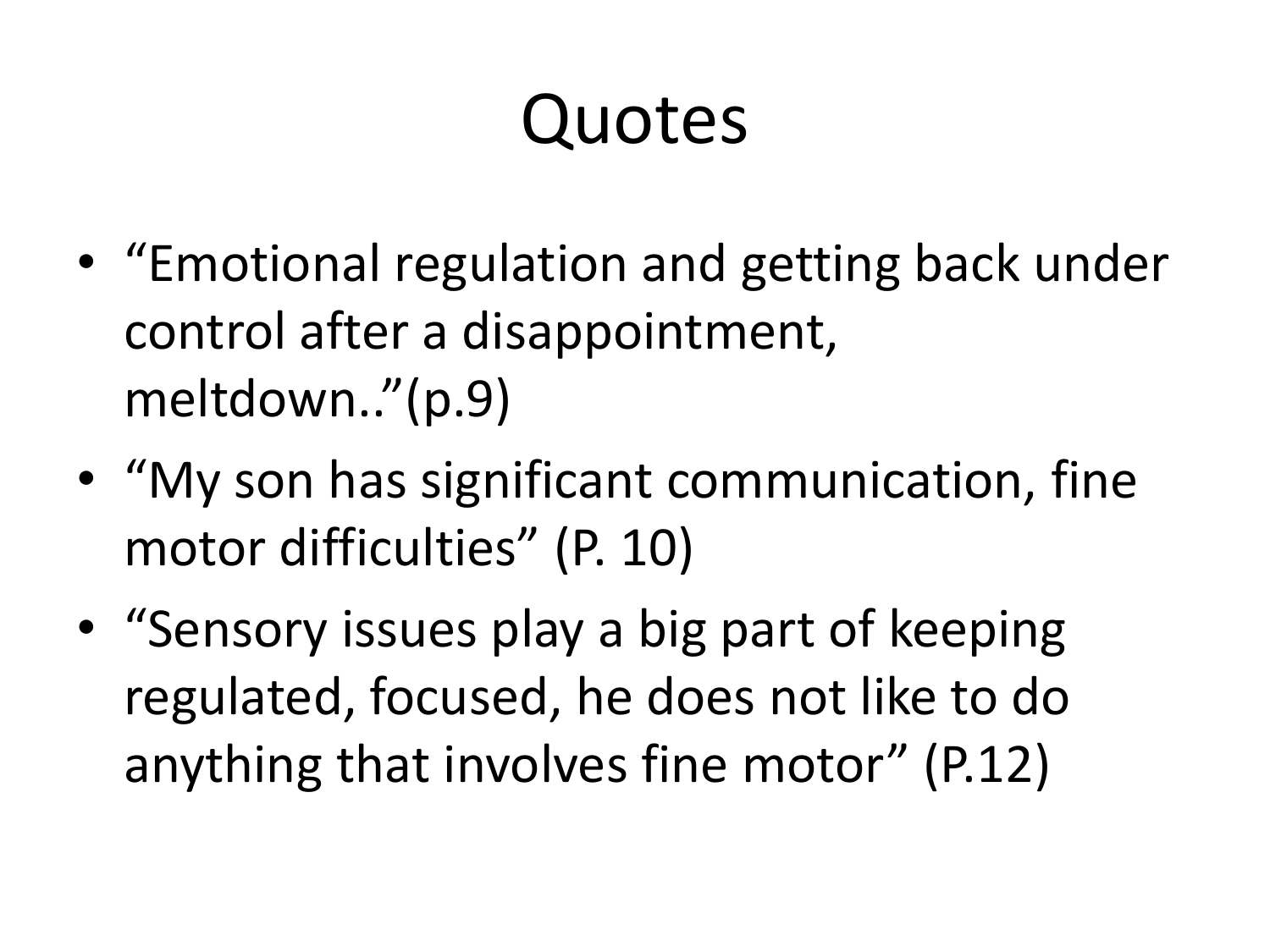- "lack of social interaction ability with peers, (Asperger's) lack of play with other kids, social isolation" (P. 14)
- "Difficulty with social situations (conversation, making and retaining friends, inclusion, etc.), challenges with transitions, challenges with persistent, difficult behavior such as perseverating, sensory challenges and sensitivities, learning difficulties i.e. reading & following materials on the board, intrusive thoughts….."(P17)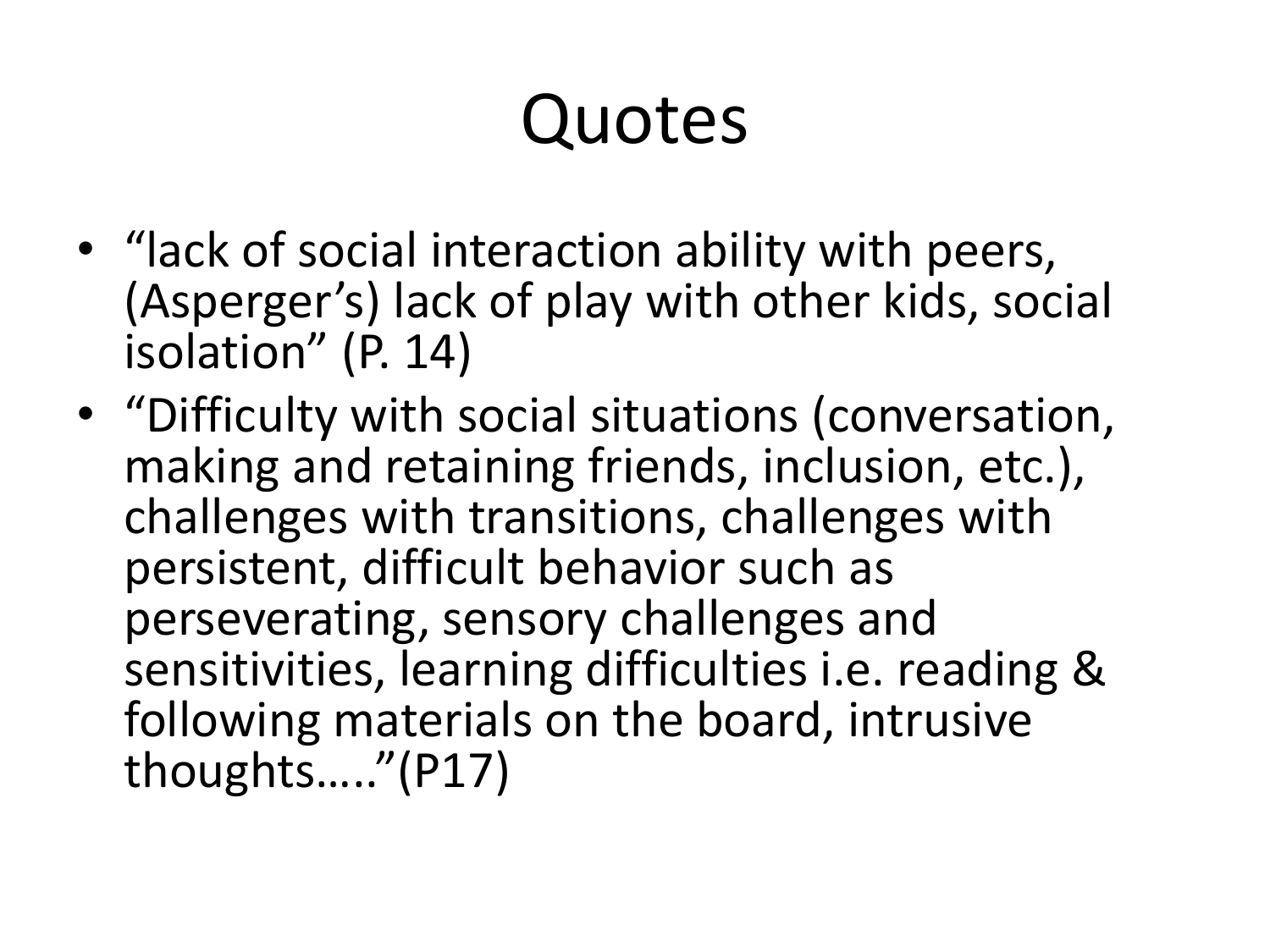# Theme 2: Within Family`

• The second theme was within Family, marital stress, stress on other family members, extended family acceptance and interference, and the isolation of families as a result of the diagnosis.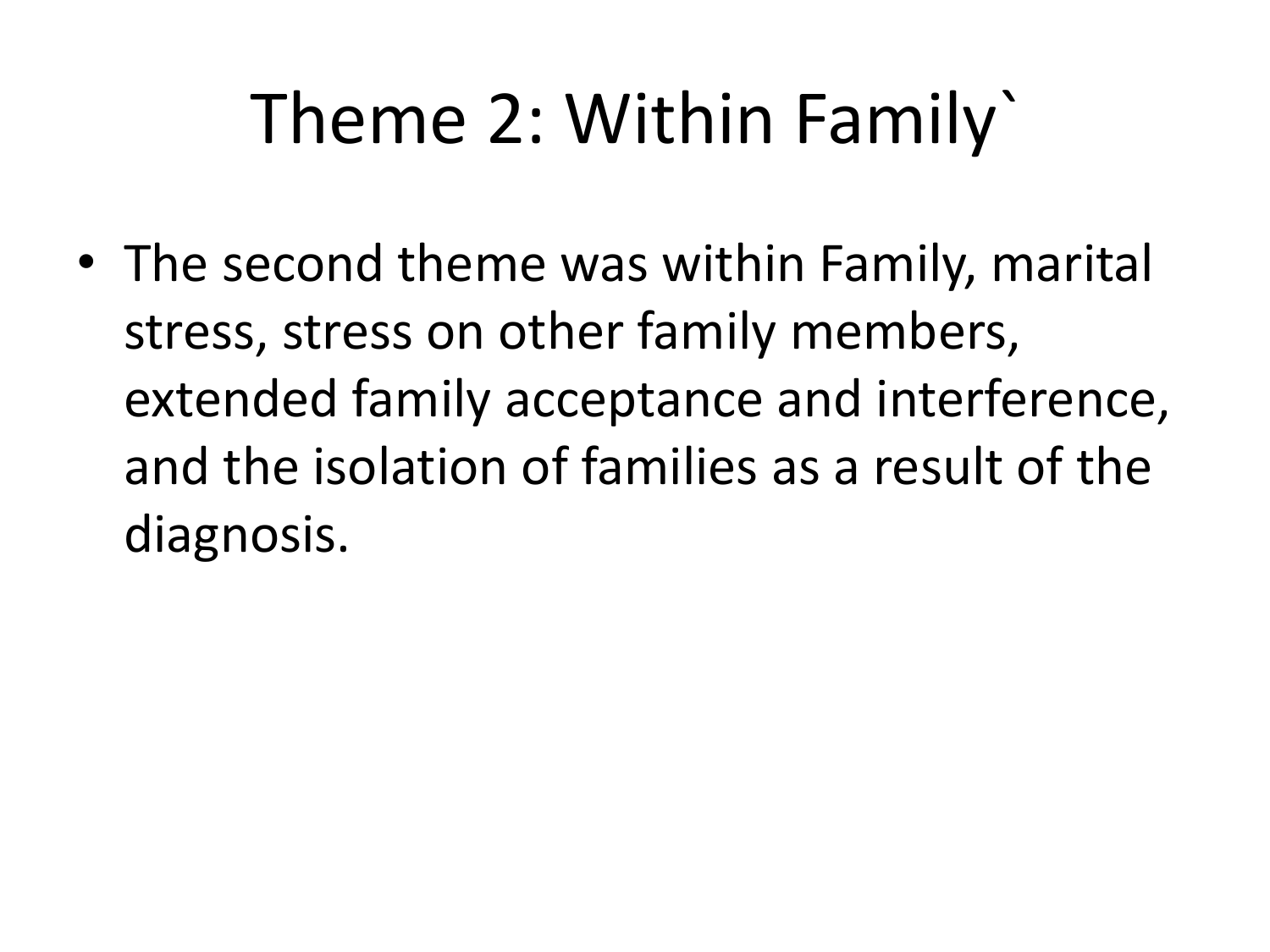• "lack of privacy for the family in that he was identified at an early age and a plethora of professional visited our doorstep daily, for years, the added burden of doing wife-work, initiating the diagnosis against my husband's wishes, initiating and organizing treatments, enacting the treatments, meeting with professionals daily, IPP meetings, school meetings, play date orchestration with willing families and peers, in some way, shape or forms teaching my son all day everyday in ways most parents are not called upon to do with such intensity" (P.64)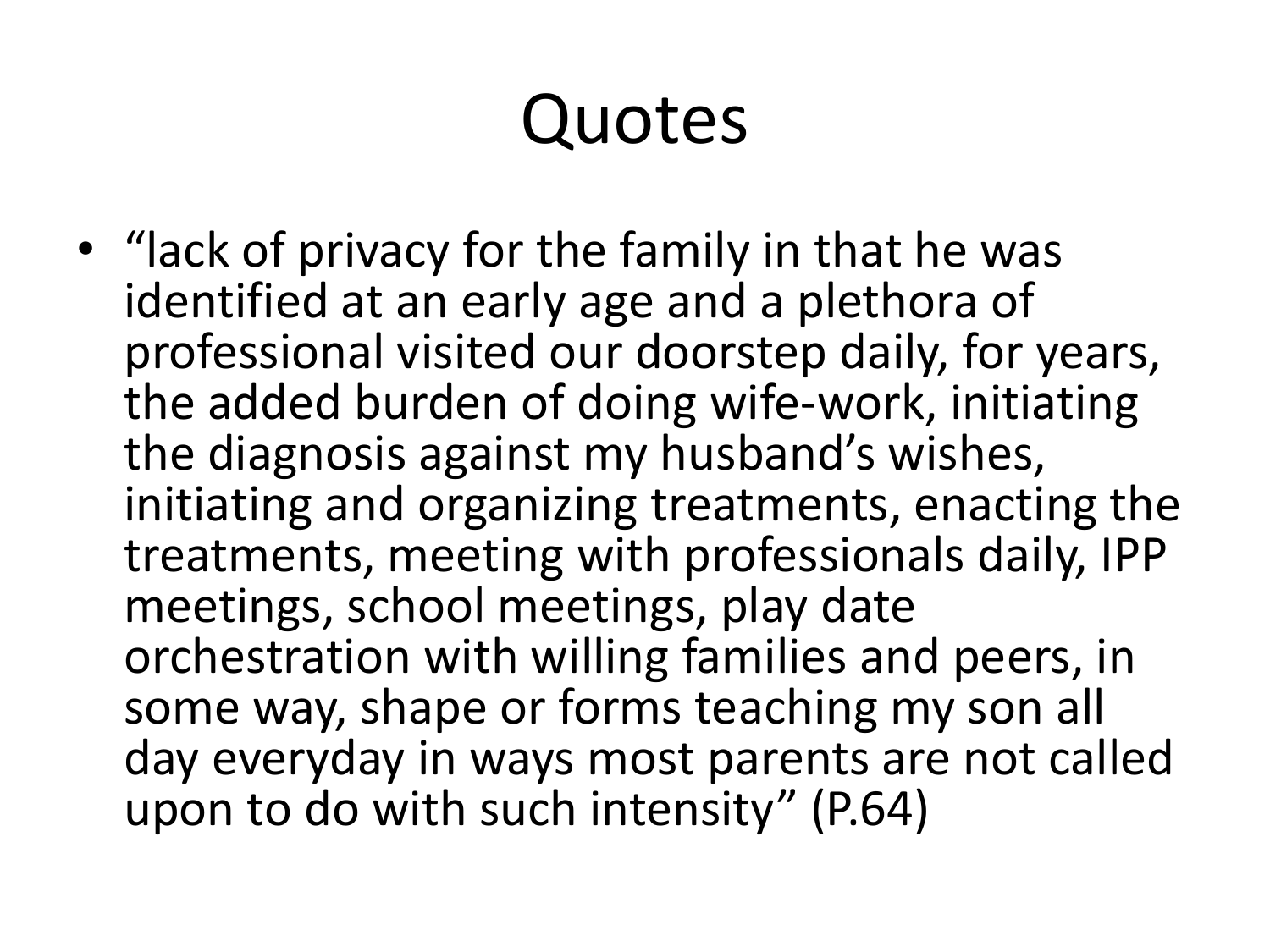- "dealing with the sadness of loss of expectations for him to have a life we envisioned. Relief that we knew what was wrong. Self-blame that I somehow caused him to have this problem" (P.18)
- "Family found it hard to understand and/or accept. Some still do not accept the diagnosis. Some do not know how to relate to my son." (P. 25)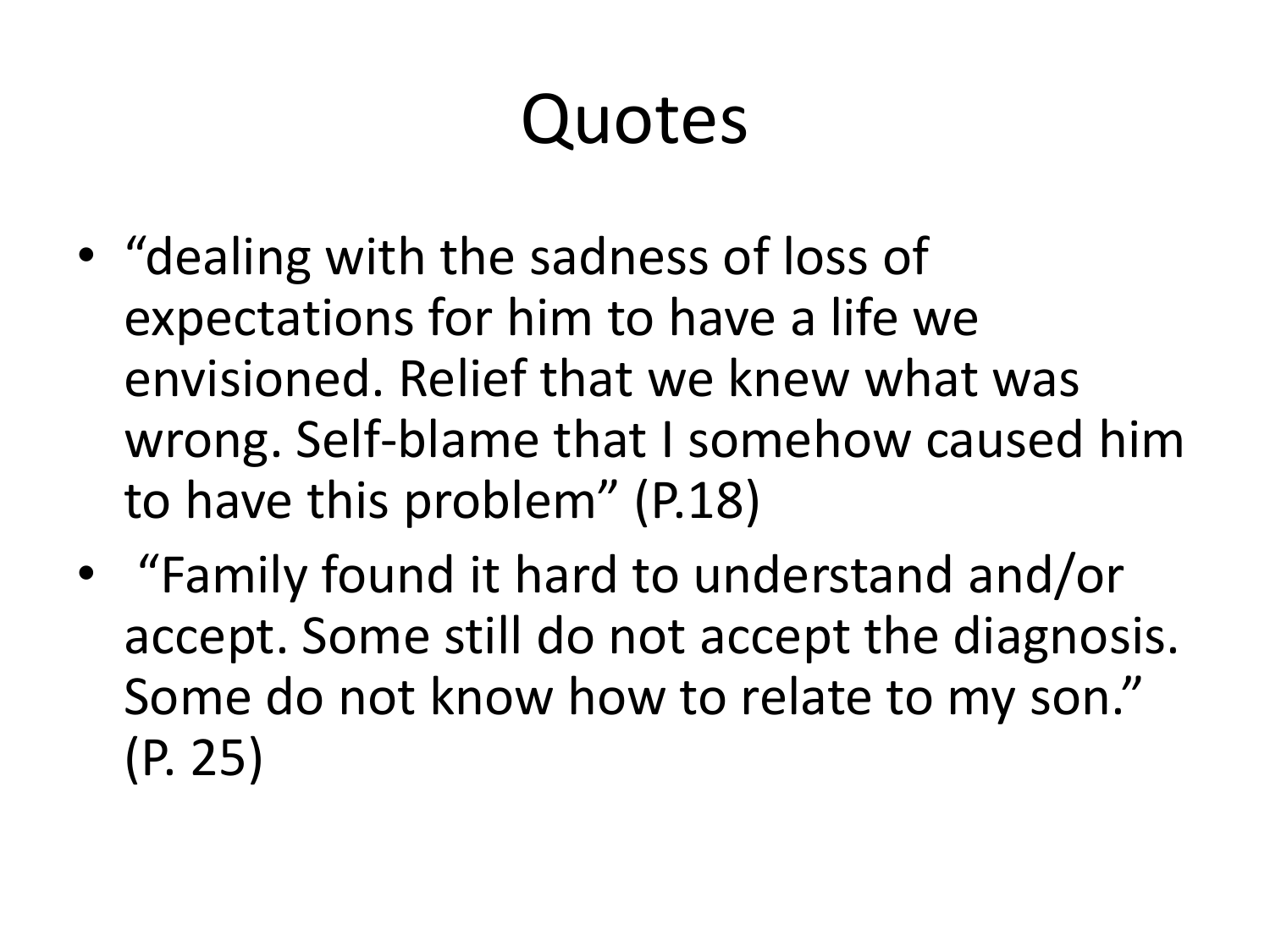#### Theme 3: Public Services

• The third theme within Public Service, included getting an initial diagnosis, finding qualified professionals (including doctors and dentists), long waitlists for services, lack of guidance provided in the treatment of ASD, and the expense associated with using private services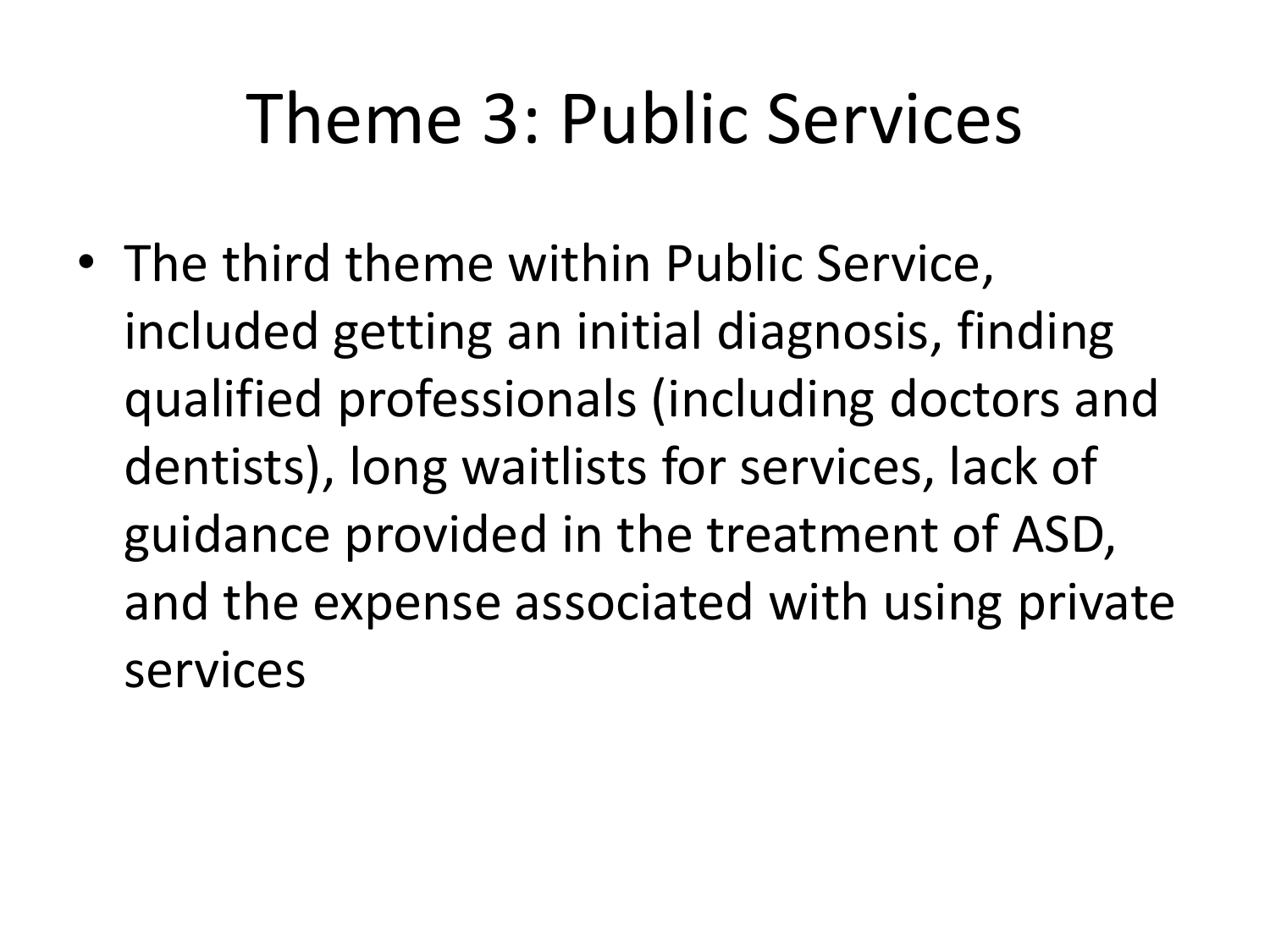- From a parents of a child aged 5.5
- "Initially getting a diagnosis was a major issue. The doctor would not listen to me that there was an issue. We didn't get a diagnosis until he was 5 years old and we were unable to get early intervention…" (P. 28)
- "I find doctors and dentists also lack an understanding of the special needs of ASD kids" (P. 25)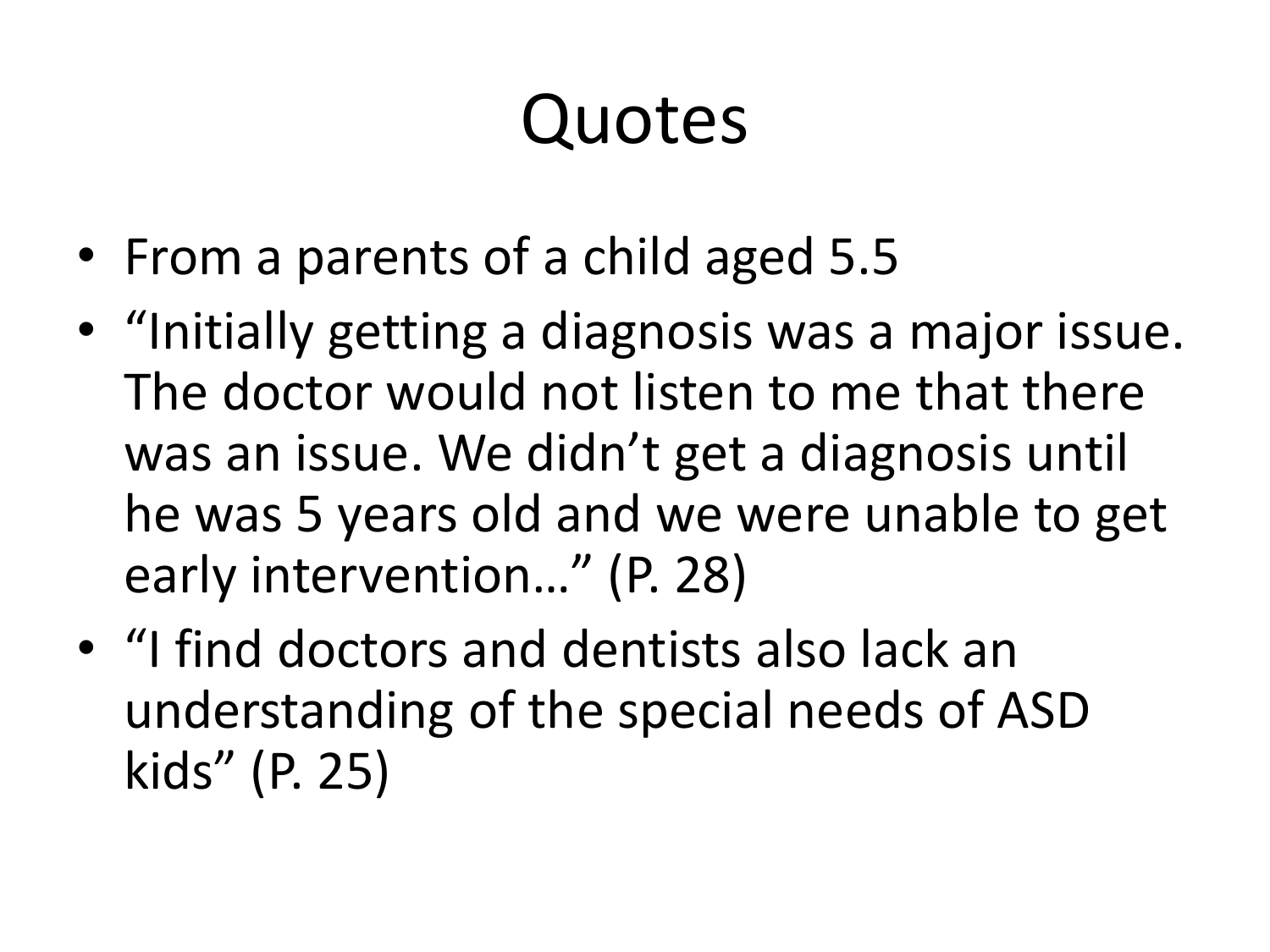• "Getting an initial diagnosis, then looking for help…feeling overwhelmed by the massive amount of information on-line, all the "cure" and controversy, division between the medical and naturopathic/alternative treatments options. Feeling isolated from family and friends while trying to figure out how to handle our child" (P. 44)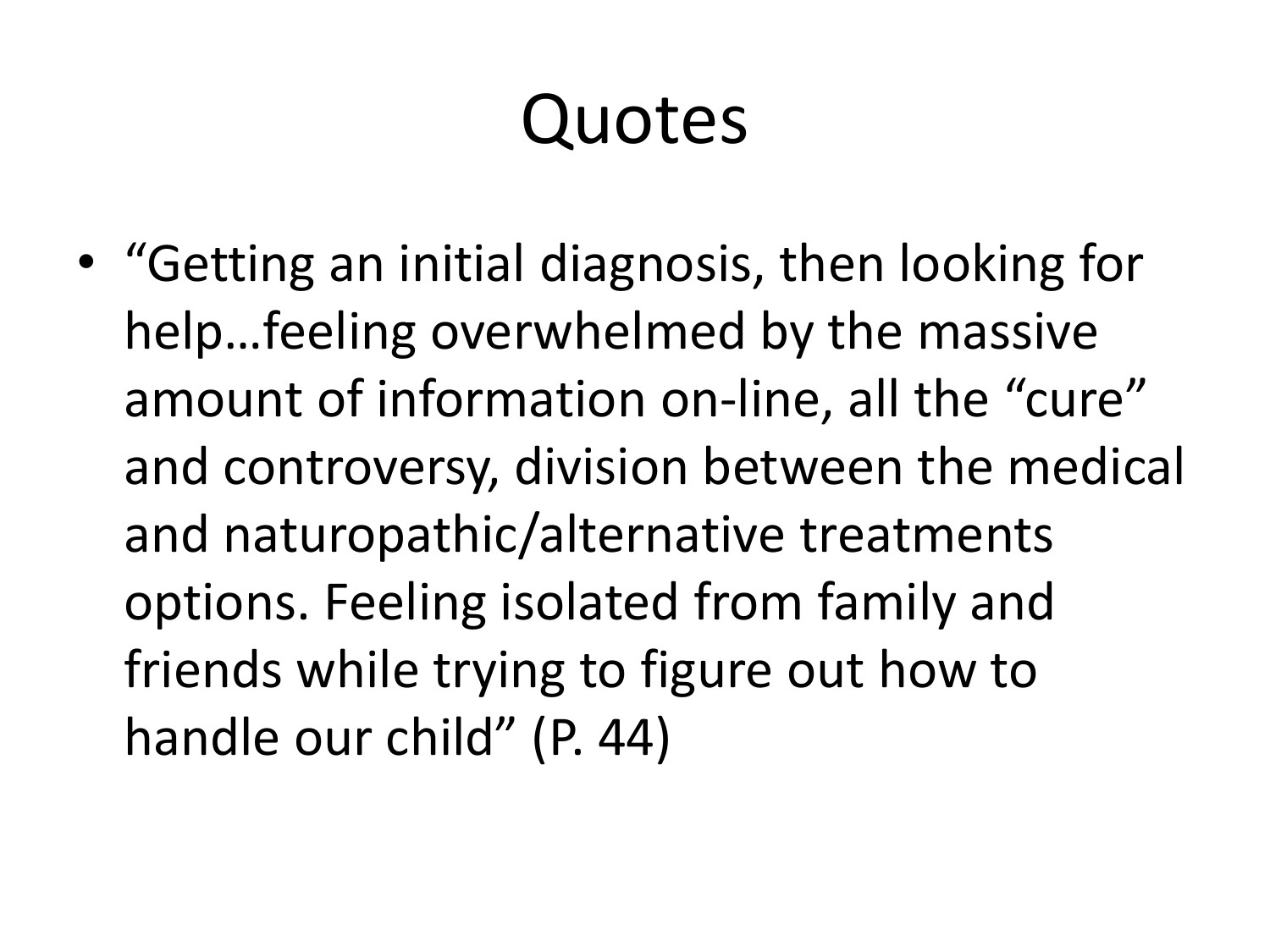- "I literally had to research on the internet to determine for myself which specialists and then get an autism diagnosis" (P. 49)
- "Having to pay for a year of therapy out of pocket because of an arbitrary age deadline for provincially funded services (missed by 8 days). That has now been corrected in NB but too late for us." (P.21)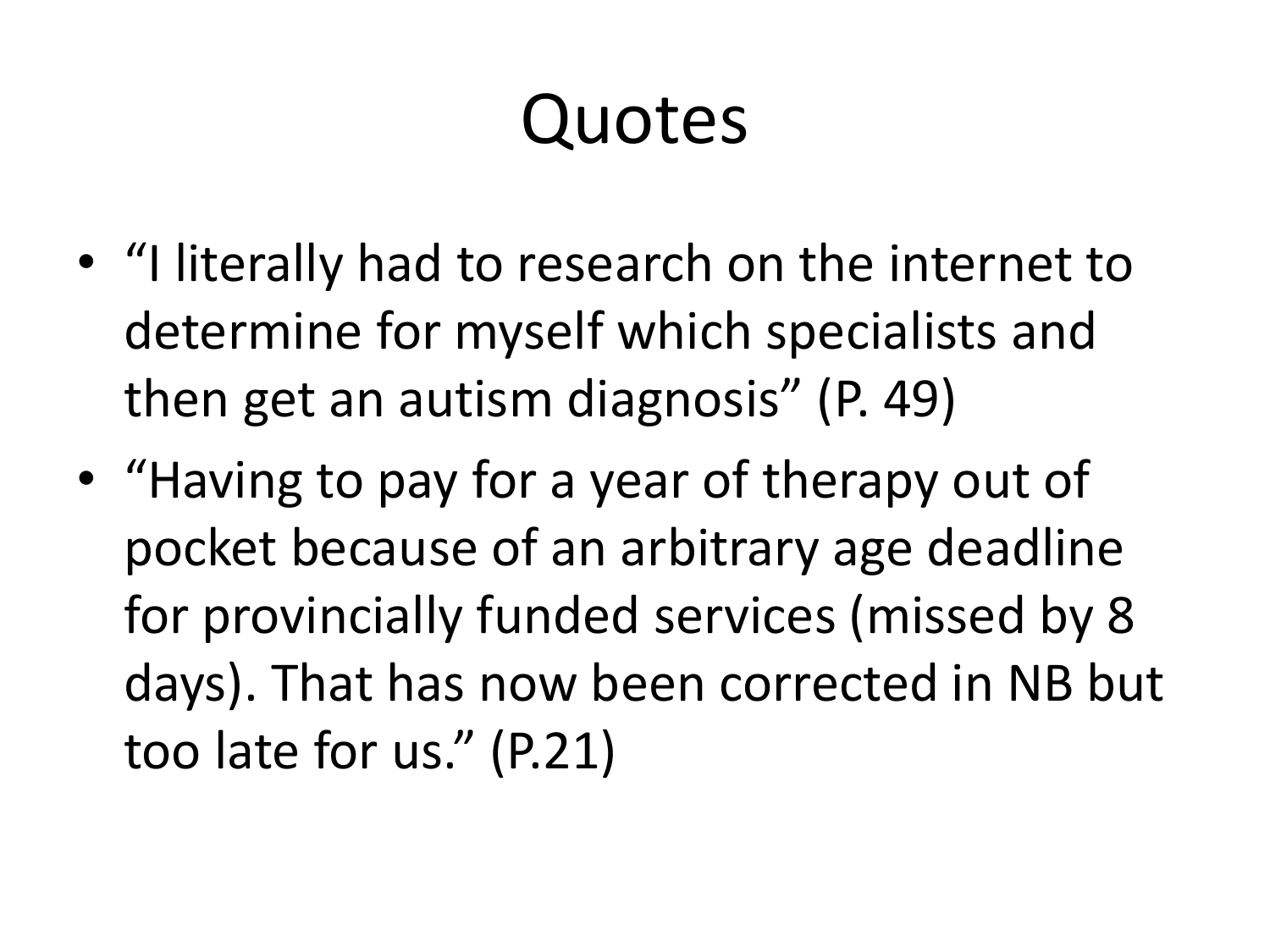• "Not knowing what to do in the beginning….getting overwhelmed by "cures" on the internet. It would be great if there were a doctor or other professionals who specialize in autism that parents could go to for periodic check-ups…as you would with other illnesses…eventually you end up winging it and hoping you are on the right track" (P. 21)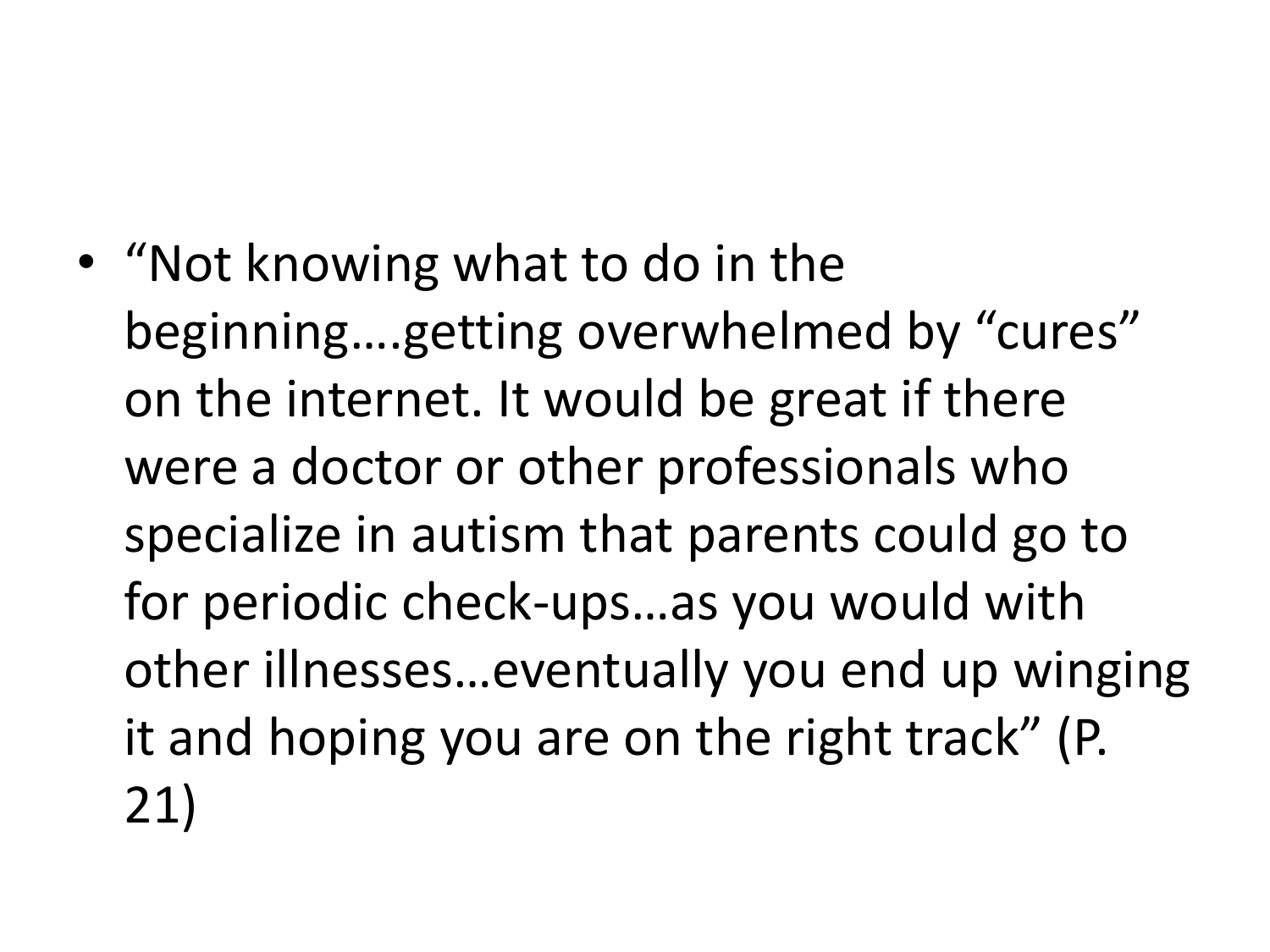#### Theme 4: Within Community

• The forth theme is within Community, access to recreation, access to community groups (for example going to church), obtaining appropriate child care, and attending community events.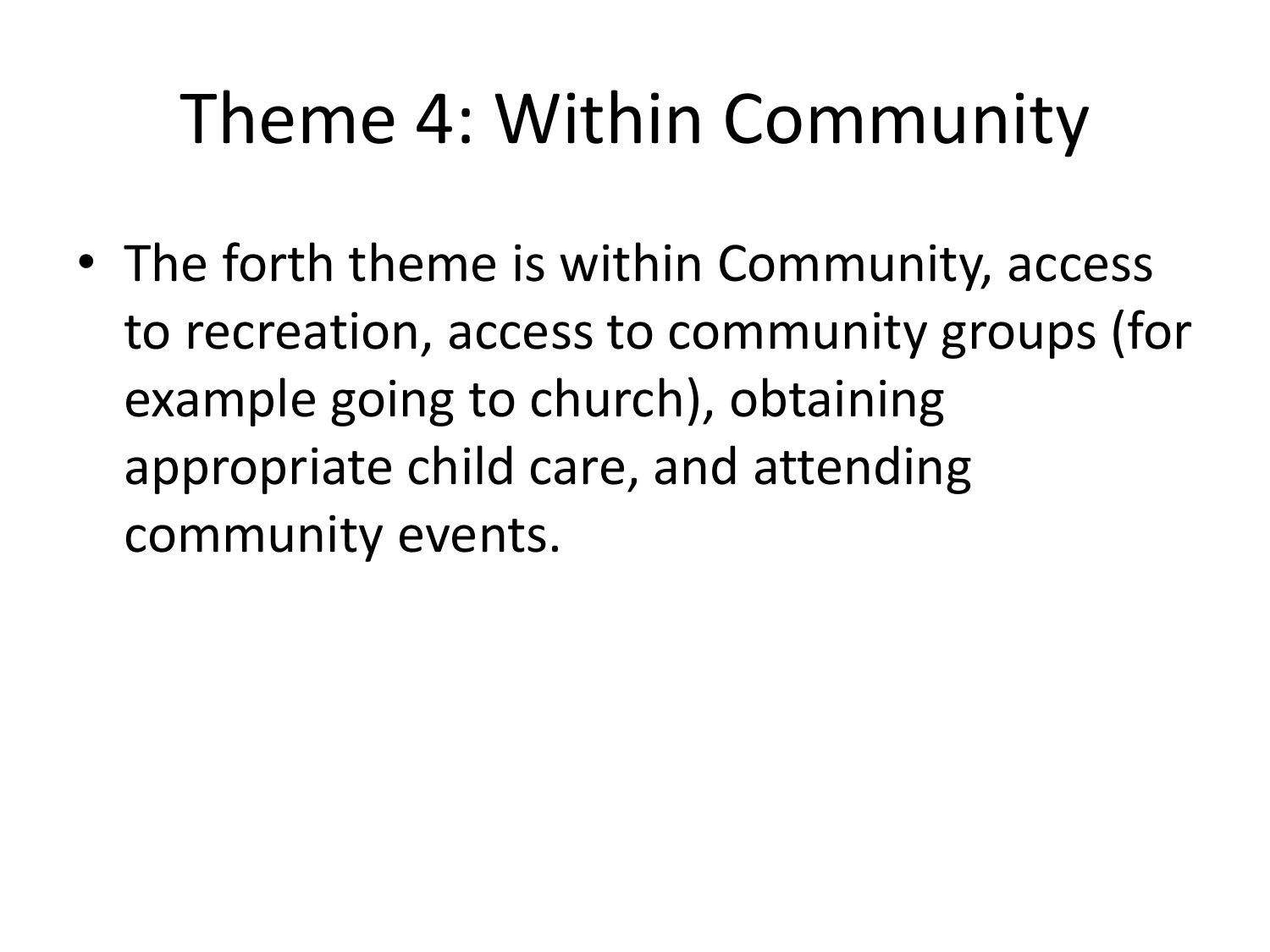- "Going out with both my kids-twins one with autism and one with sensory issues."
- "Other parents of [my child's] classmates have not always been as understanding (P. 25)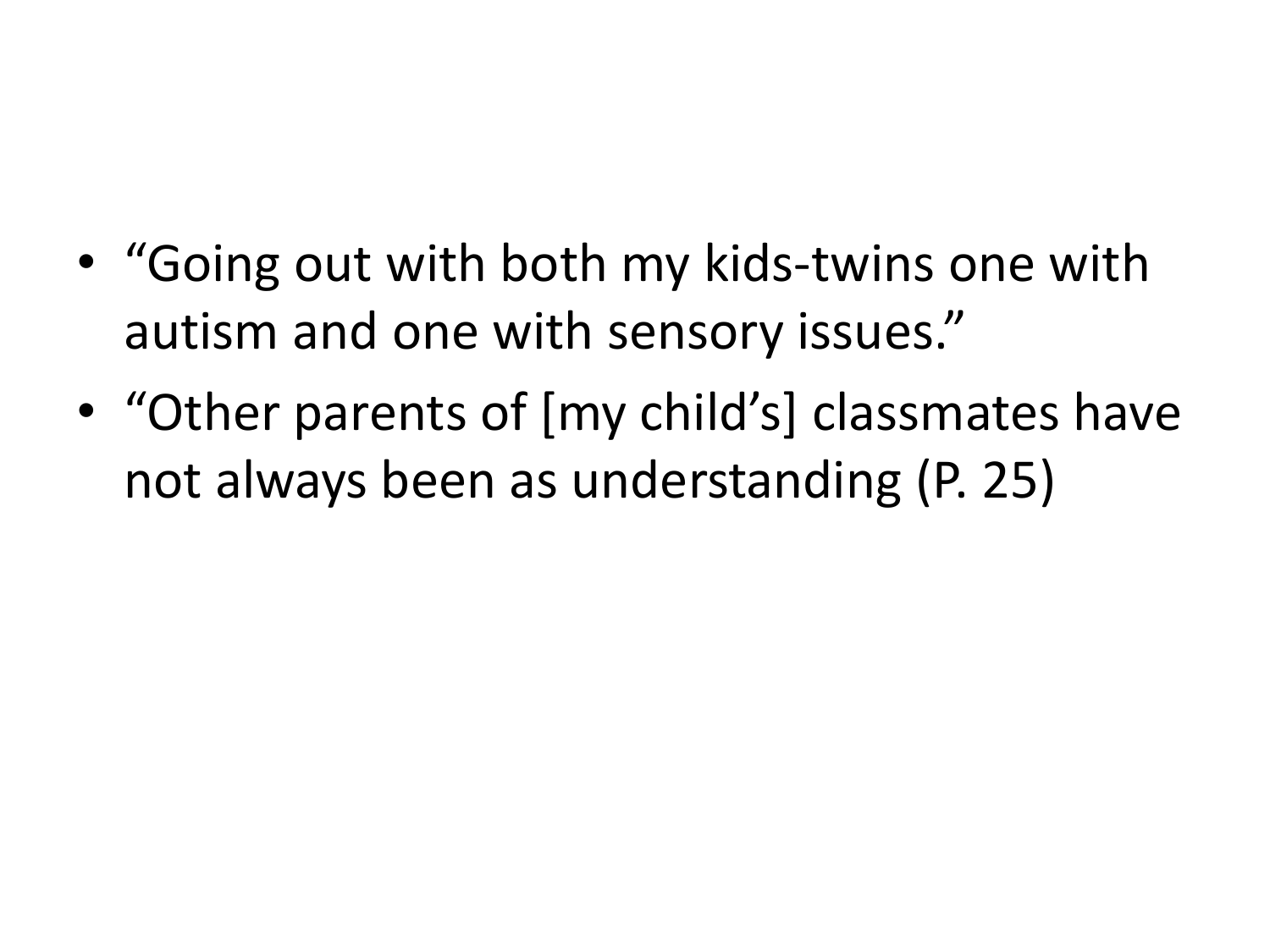- "lack of before and after school special needs care, resulting in our dependence on social assistance" (P. 20)
- "Social isolations for the family, it's so hard to go to social functions, church, etc. even visiting our family" (P.22)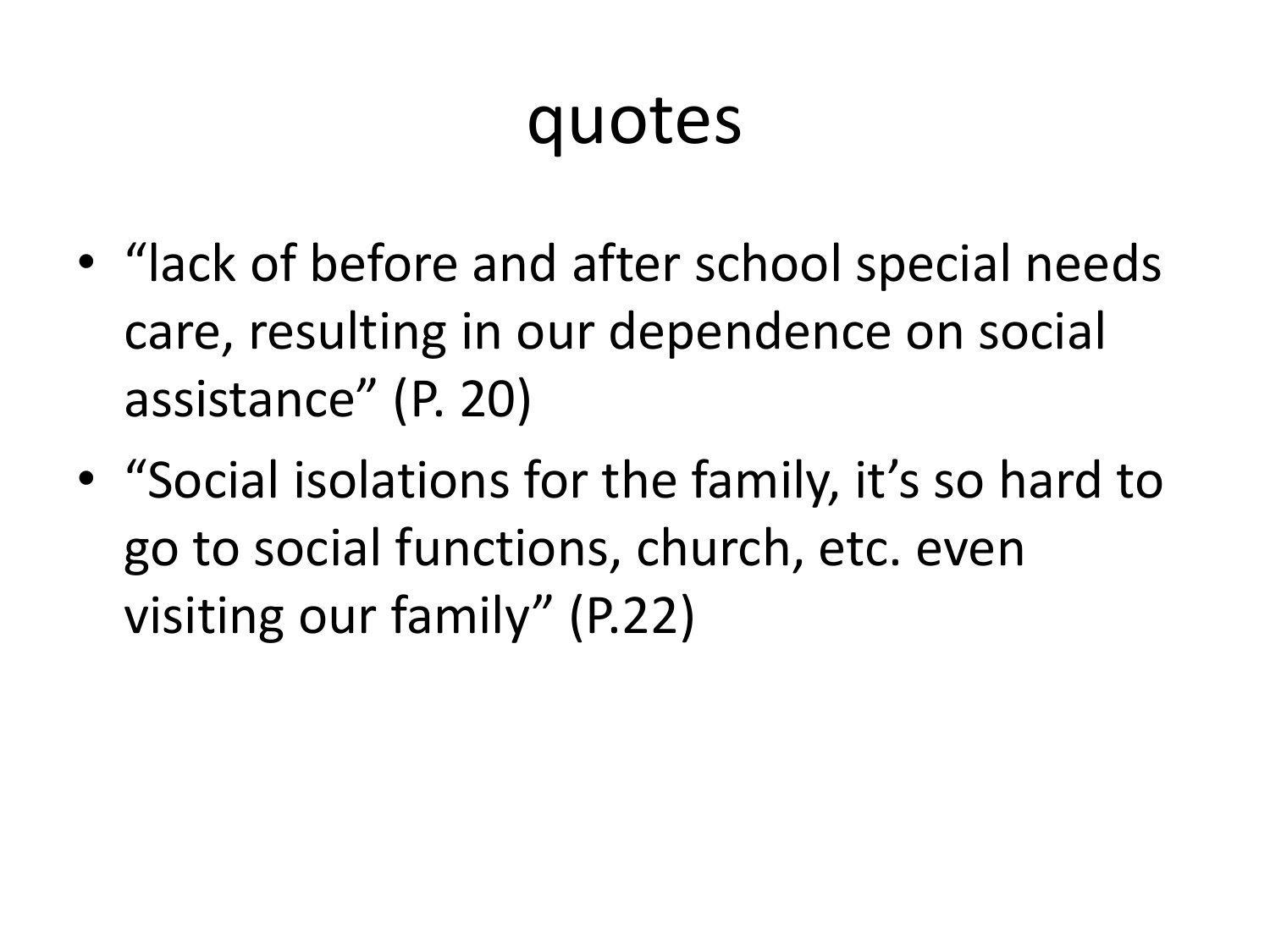- "My child has issues with transitions and public events. We have gone from being very involved in the community to being housebound or we "divide and conquer"(P. 27)
- "In the community things like soccer leagues, swimming lessons are difficult as there are not usually accommodations for special needs" (P. 25).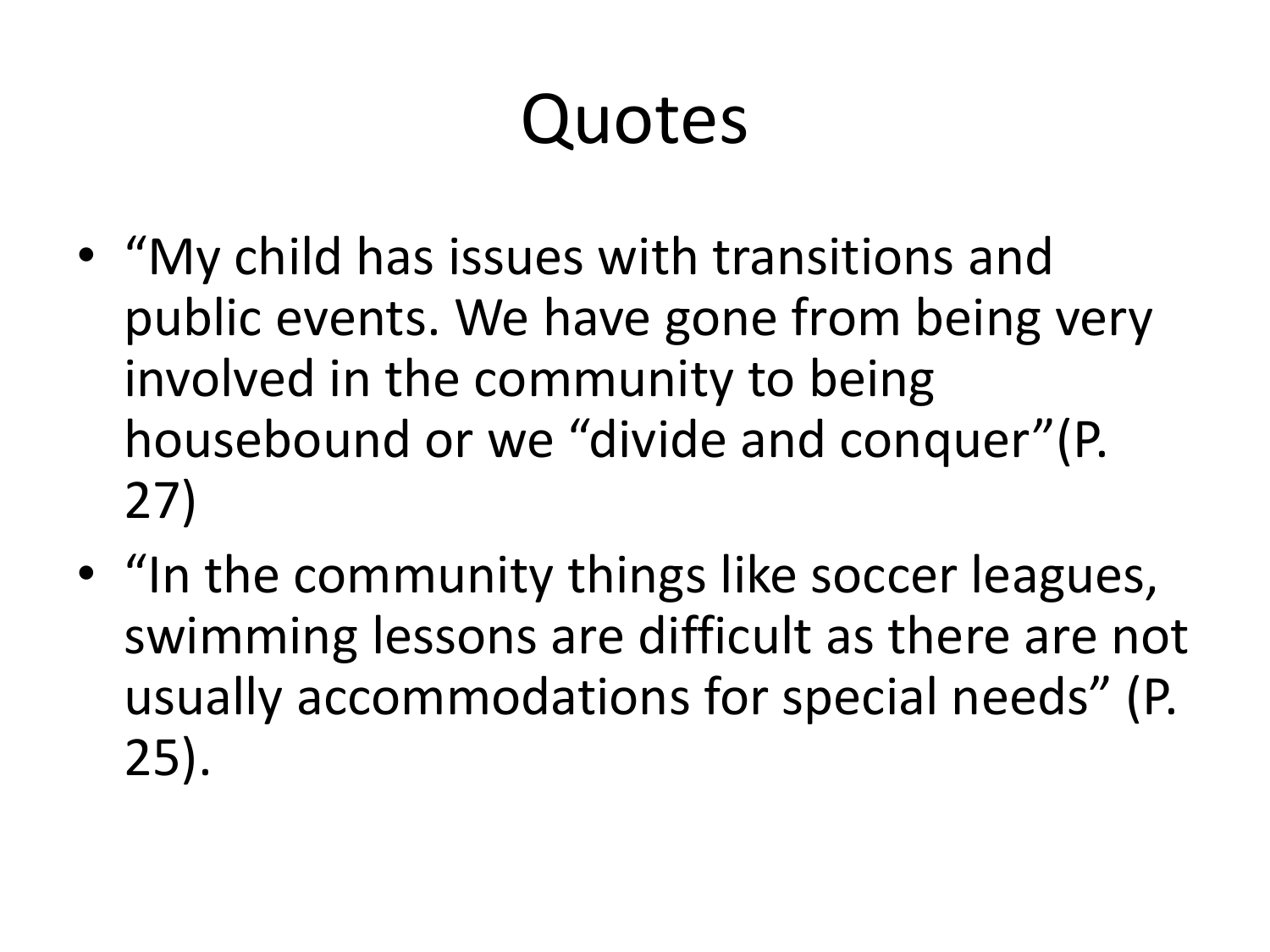#### Theme 5: Within School

- The final theme, within school, suggested a lack of teacher knowledge about autism, school staff's difficulty dealing with behavior associated with autism, understanding the unique learning and sensory difficulties are cited as issues.
- Bullying was raised by a couple of families for this question but it is a more dominant theme for other questions used in the survey.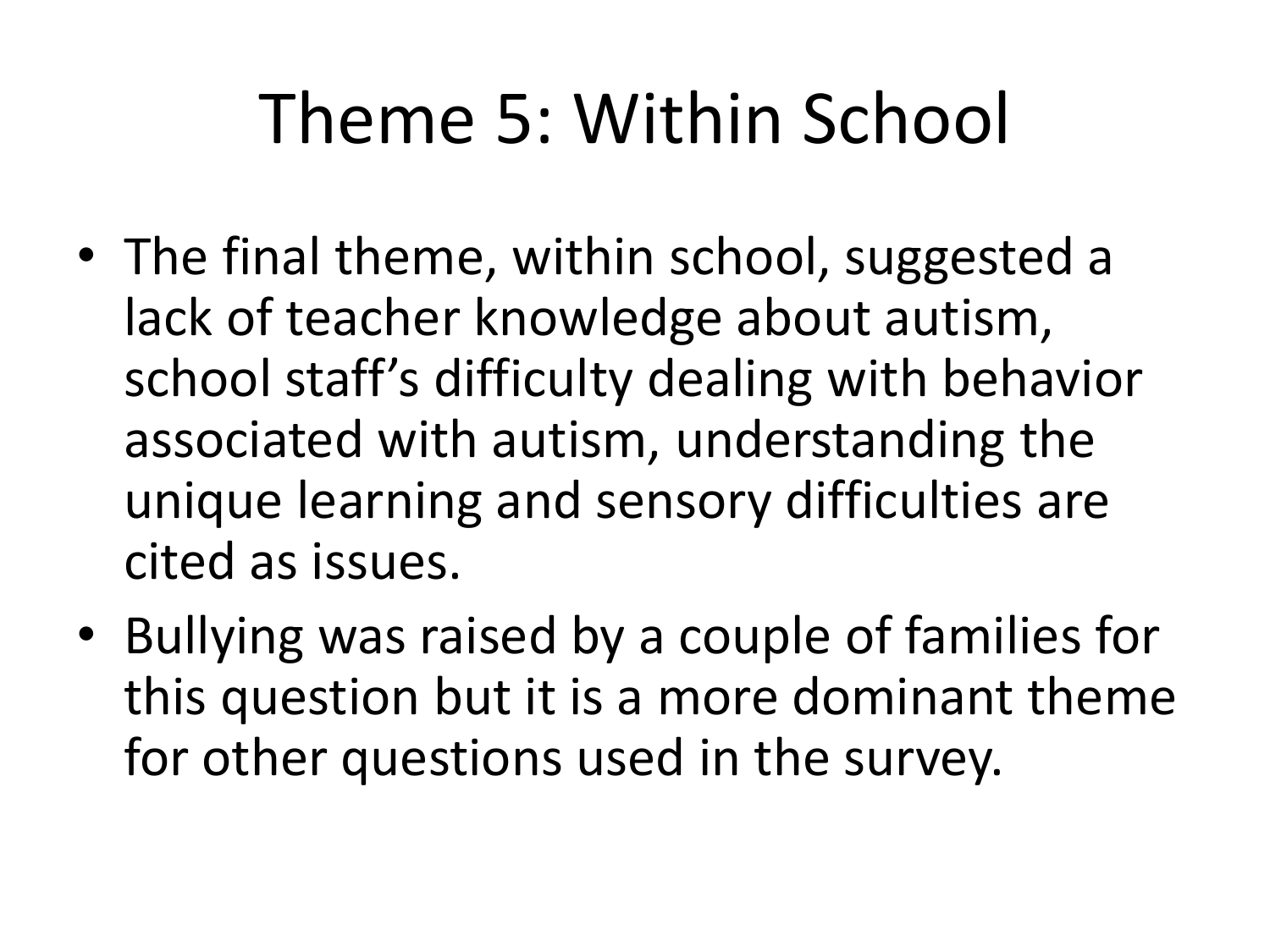#### Quotes to support the theme

- "The teacher did not want to learn about ASD or work with us" (P2)
- "The principal admits lack of knowledge and does not know how to deal well with situations, we have witnessed the principal yelling at our son, 3 inches from his face, all because of her misunderstanding. She apologized. We lost our suspension appeals all because the trustees felt our son was smart and should know better" (P2)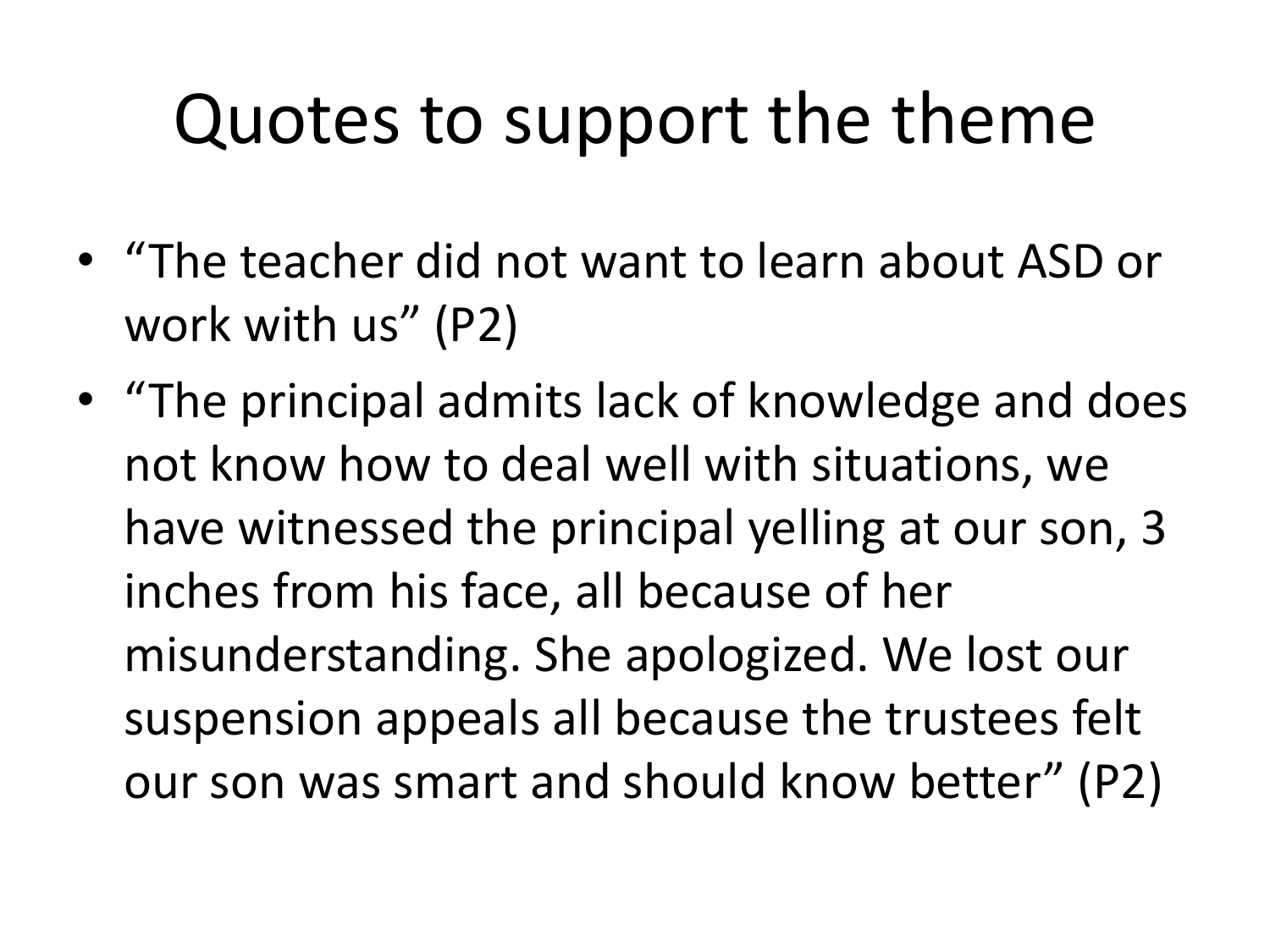• "We had to advocate for inclusive bussing in order to travel to and from school with friends and family. Numerous consultative supports have been provided, we have always encouraged services to be offered in class. School staff sometimes have a limited knowledge on how to adapt the curriculum and assess with his physical and communication challenges. Many meetings and advocacy roles have been necessary and difficult for family members"(P16)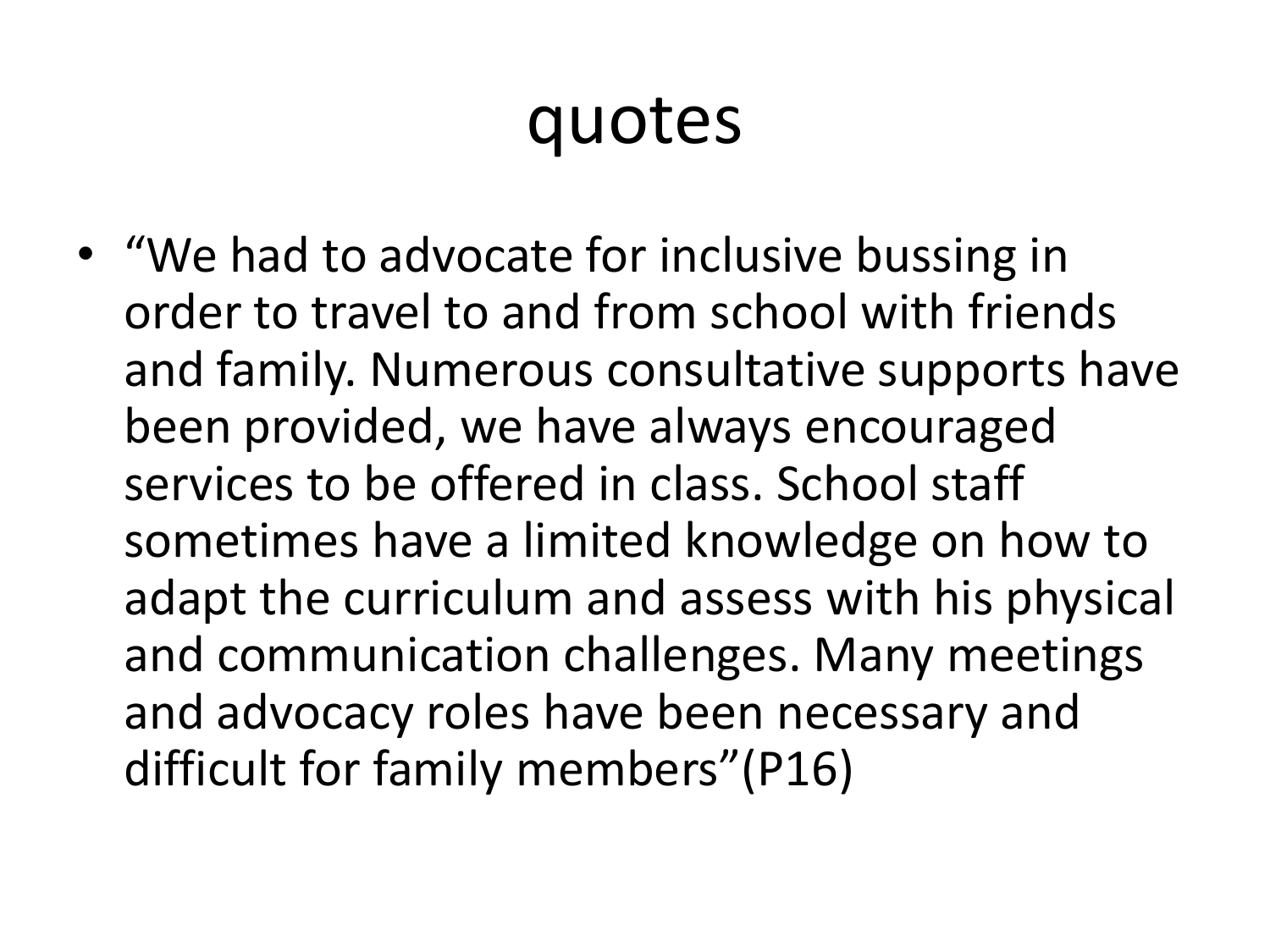• "Difficulty with transition, challenges with persistent, difficult behaviors such as perseverating, sensory challenges…learning difficulties i.e. reading & following material on a board…self-stimulating behavior, talking to hands, making noises, talking to self etc." (p. 17)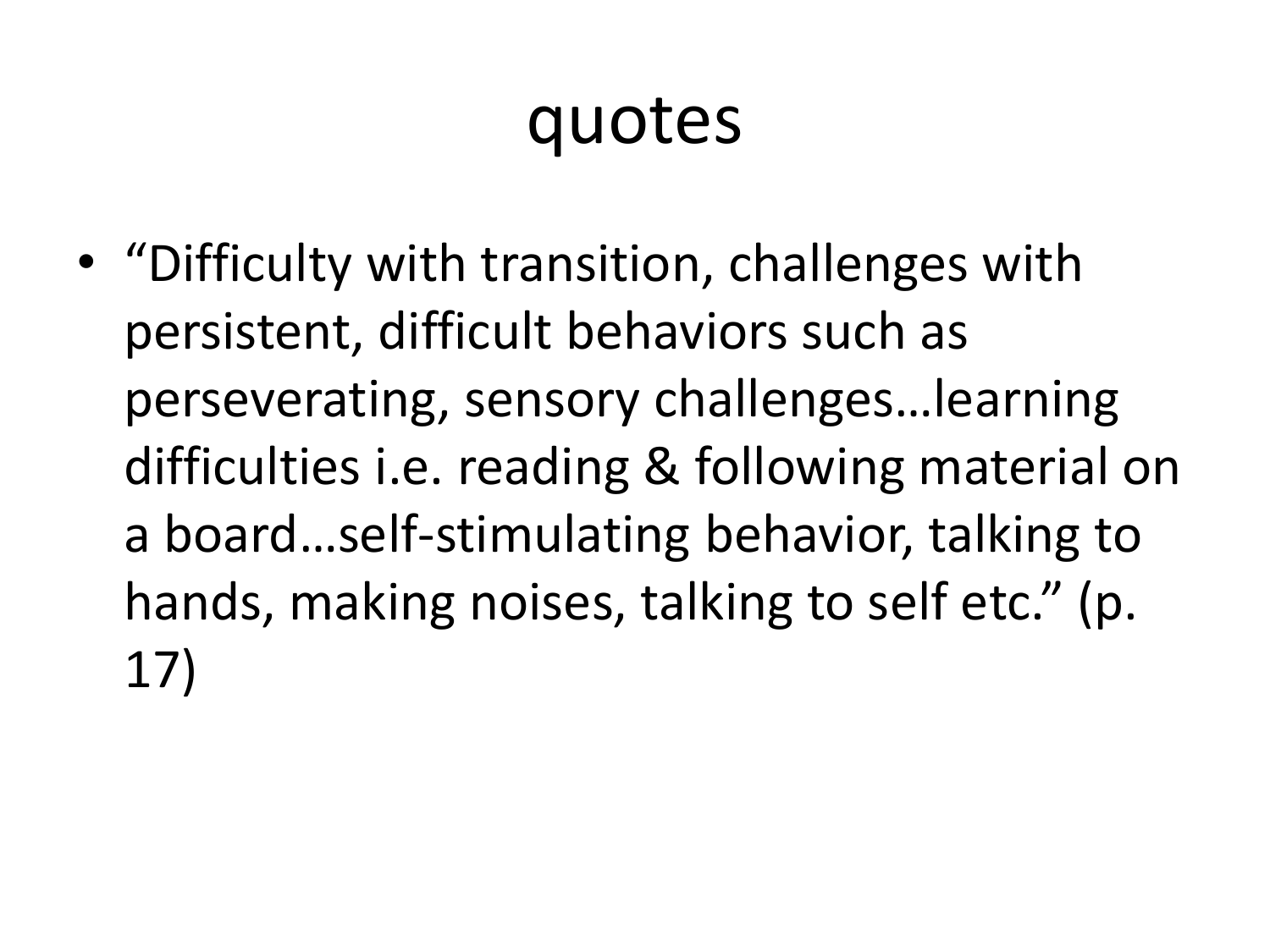• "despite hours and hours of meetings, professionals from (Name of organization) to drill home to the school what our son needs to succeed at school, he ended up being forgotten and only received sporadic assistance when 'remembered' or when it was so extreme, it was obvious he was struggling and failing. For example he has severe fine motor delays and only when he became so frustrated in a test would they remember that he was allowed either more time in a separate room to finish or give answers orally" (P 25)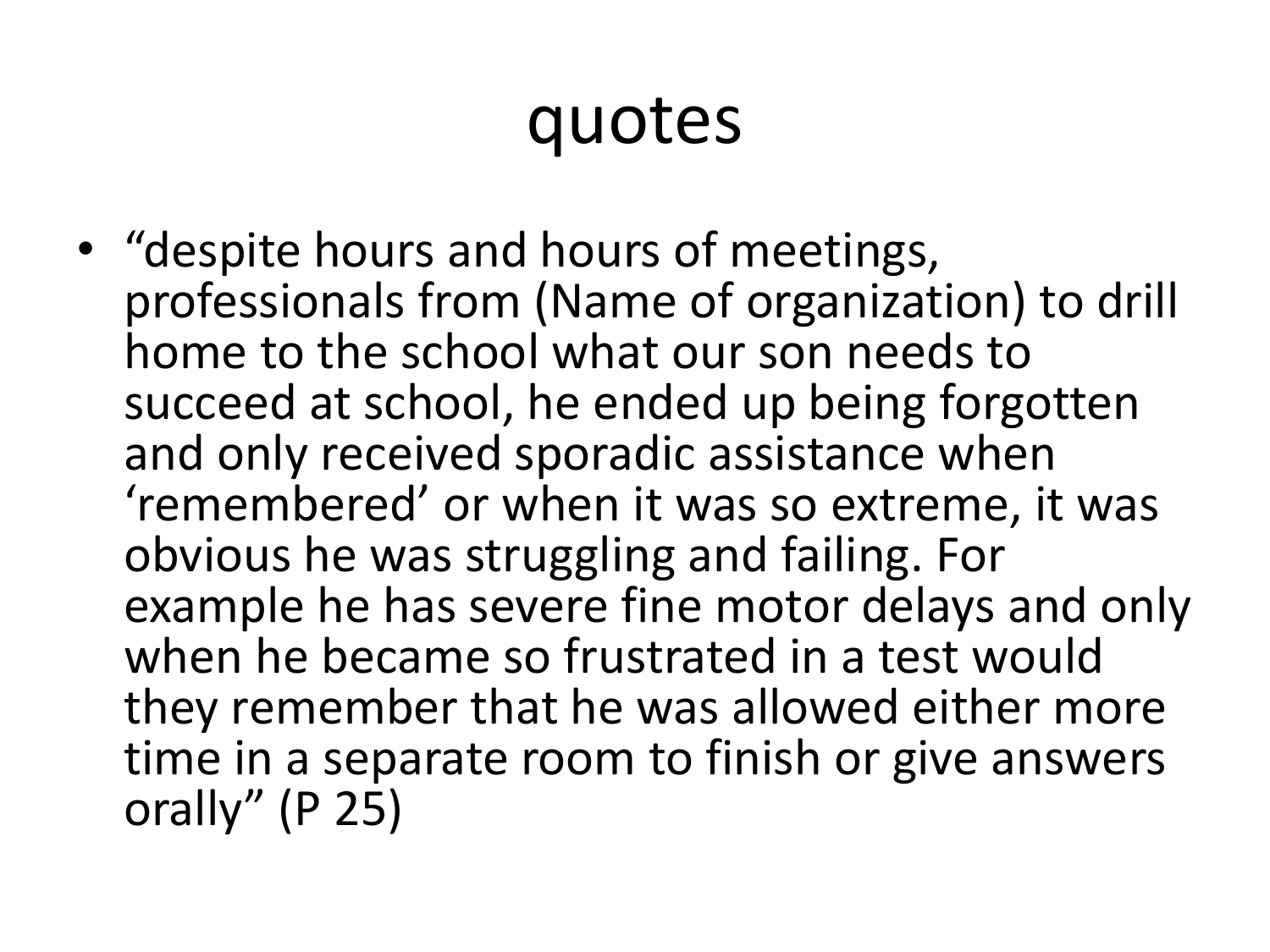• "also resources at school, once provided were not fully appropriate. The EAS (Educational Assistant Staff) while nice and dedicated, have NO AUTISM TRAINING (even though the bulk of their kids with special needs have autism spectrum disorders). And teachers, even the good ones, know next to nothing about autism" (P26)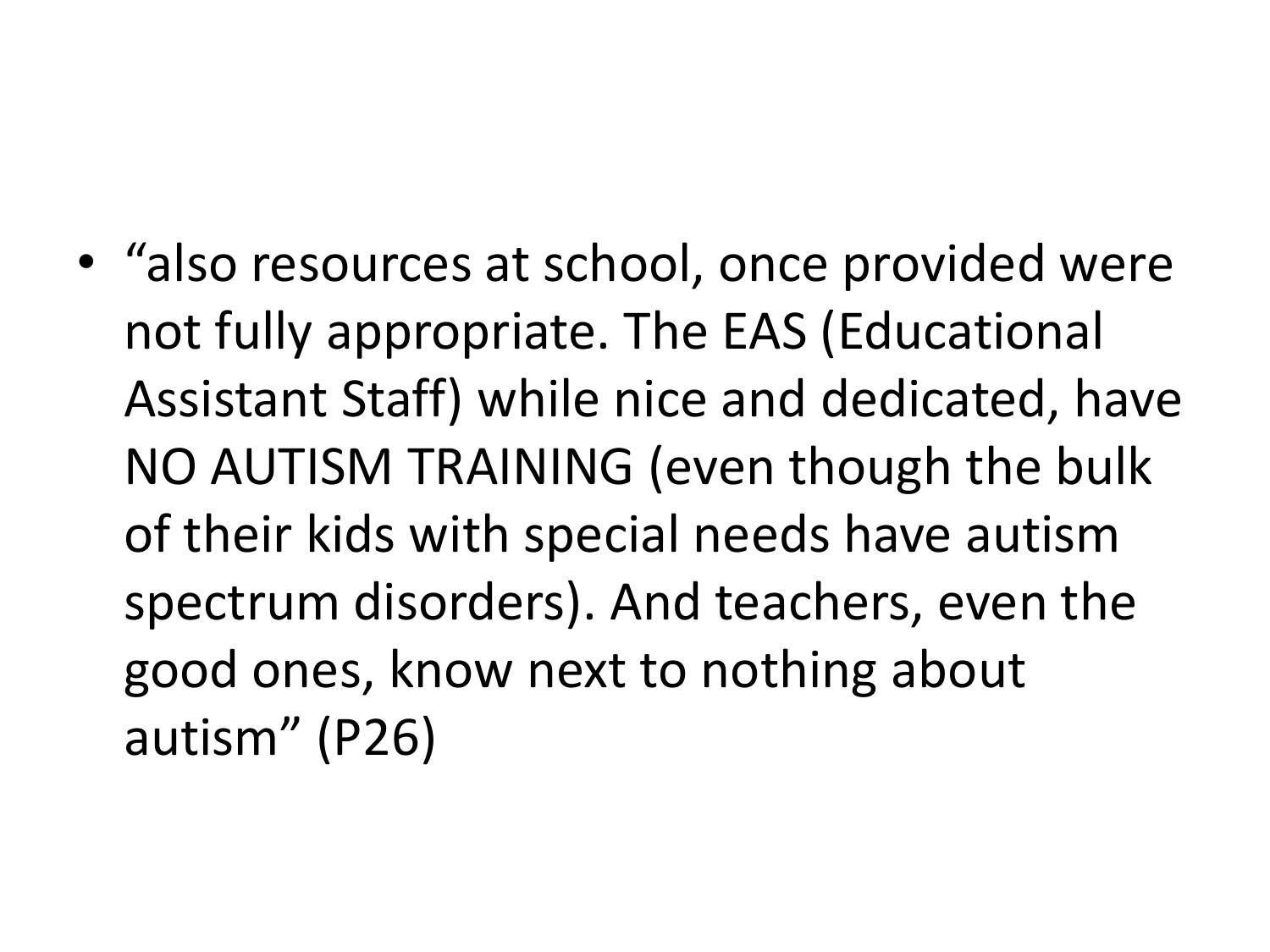• "They denied him services in the X (Name of Program) from the Y (Name of School) so it is impossible for a parents with a kid with autism to get a real job because of the timings, and the constant phone call from school to come and pick up my kid. The used to call me quite often, at one point they used to call me everyday (I have it documented) to pick him up, but they didn't see a pattern…I could go on the whole night"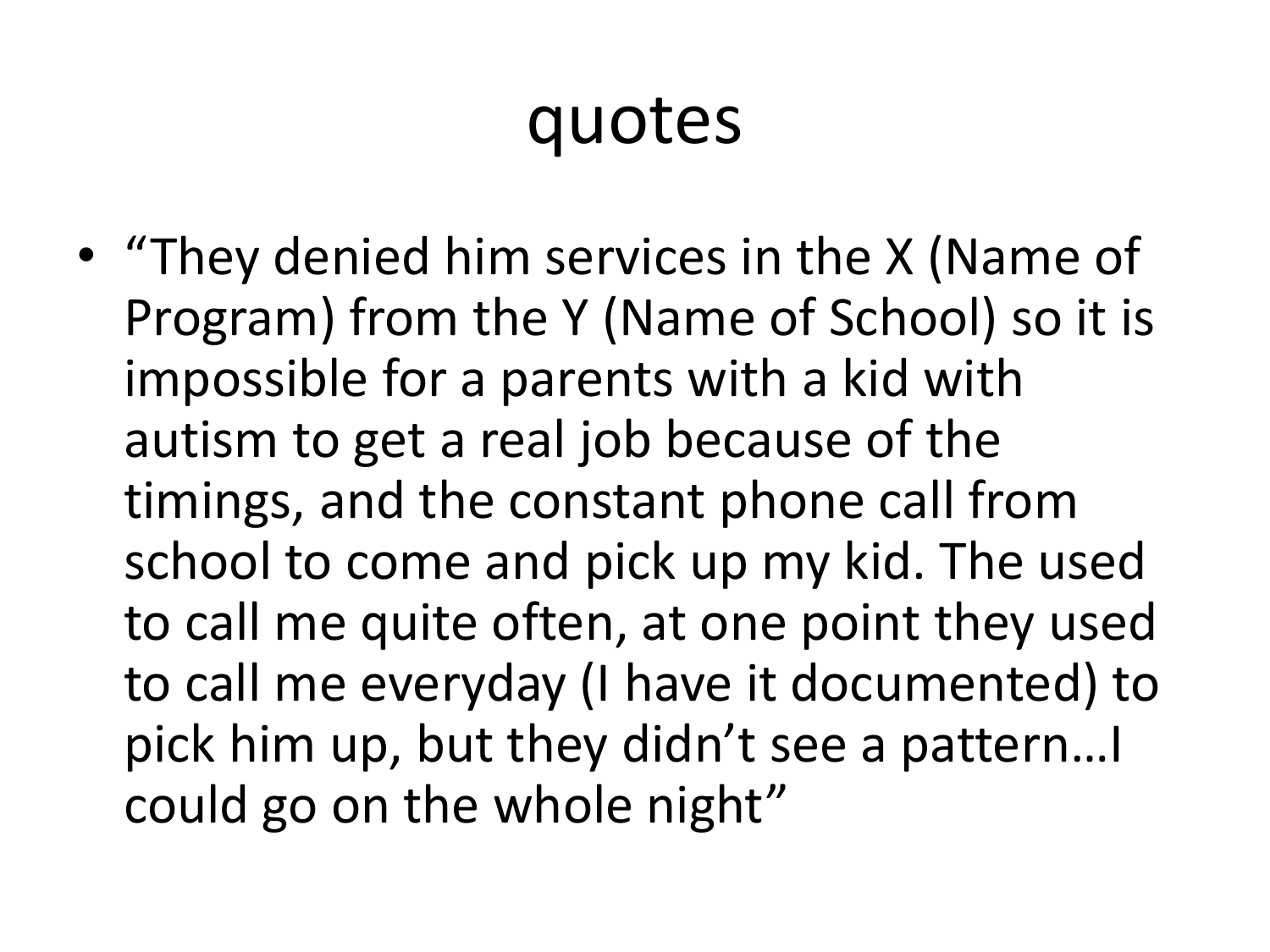- "Getting adequate supports at school for educational issues. Transitioning from grade to grade, from elementary to junior high. Teachers lack knowledge about autism" (P.55)
- "Bullying was not dealt with properly". (P. 42)
- "Little education on behalf of the school staff in sensory and behavioral needs, adapting learning styles and using different tools to facilitate learning styles. Lack of allowing outside professionals to assist in the school setting" (P. 24)